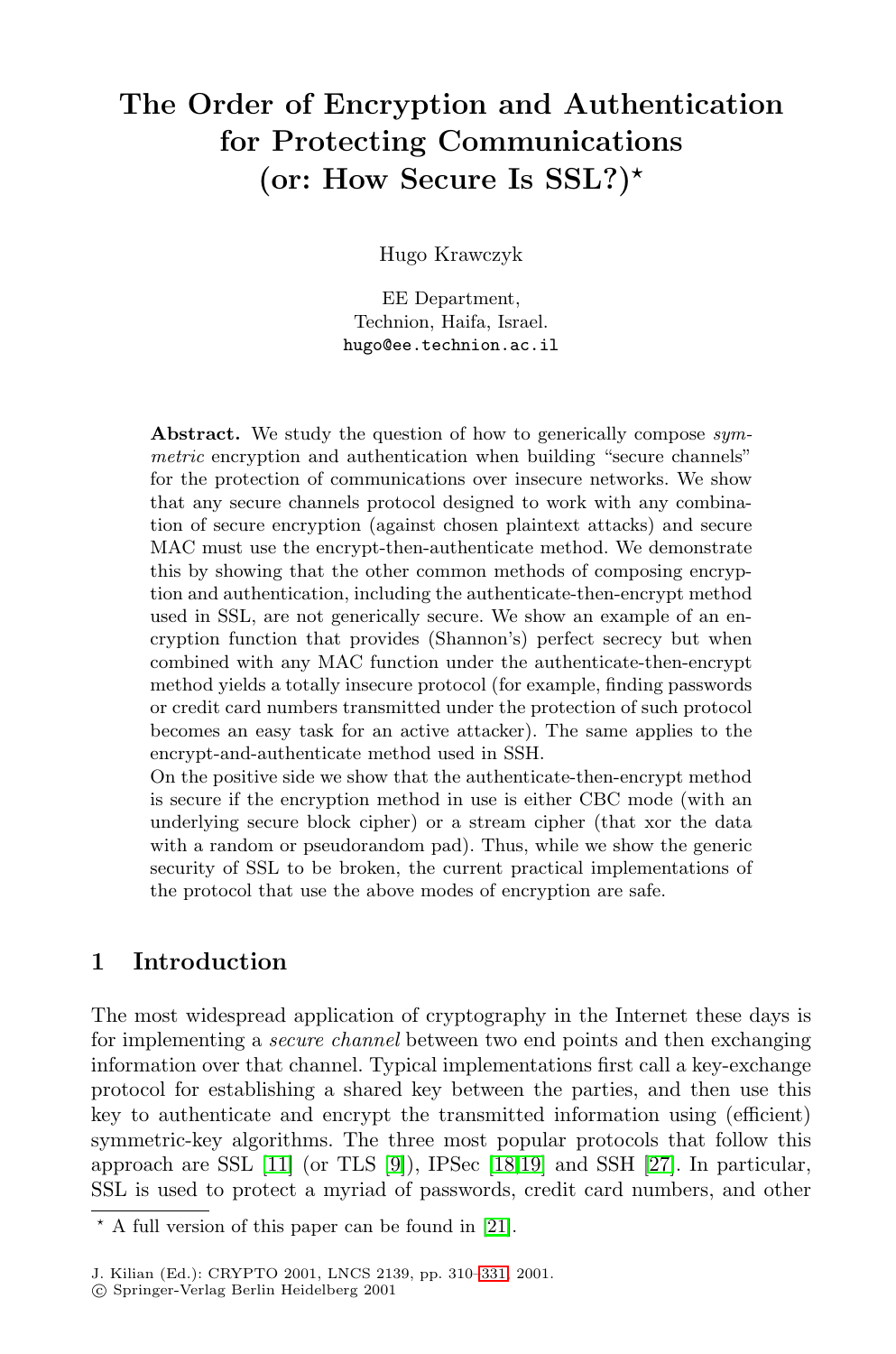sensitive data transmitted between Web clients and servers, and is used to secure many other applications. IPSec is the standard for establishing a secure channel between any two IP entities for protecting information at the network layer.

As said, all these protocols apply both symmetric authentication (MAC) and encryption to the transmitted data. Interestingly, each of these three popular protocols have chosen a different way to combine authentication and encryption. We describe these three methods (here x is a message;  $\mathcal{E}nc(\cdot)$  is a symmetric encryption function;  $\mathcal{A}uth(\cdot)$  is a message authentication code; and ',' denotes concatenation — in this notation the secret keys to the algorithms are implicit):

```
SSL: a = \mathcal{A}uth(x), C = \mathcal{E}nc(x, a), transmit C
IPSec: C = \mathcal{E}nc(x), a = \mathcal{A}uth(C), transmit (C, a)SSH: C = \mathcal{E}nc(x), a = \mathcal{A}uth(x), transmit (C, a).
```
We refer to these three methods as *authenticate-then-encrypt* (abbreviated  $AtE$ ), encrypt-then-authenticate (EtA), and encrypt-and-authenticate (EsA), respectively.

This disparity of choices reflects lack of consensus in the cryptography and security communities as for the right way to apply these functions. But is there a "right way", or are all equally secure? Clearly, the answer to this question depends on the assumptions one makes on the encryption and authentication functions. However, since protocols like the above are usually built using cryptographic functions as replaceable modules, the most useful form of this question is obtained by considering both functionalities, encryption and authentication, as generic cryptographic primitives with well defined (and independent from each other) properties. Moreover, we want these properties to be commonly achieved by the known efficient methods of symmetric encryption and authentication, and expected to exist in future practical realizations of these functions as well.

Specifically, we consider generic MAC functions secure against chosen-message attacks and generic symmetric encryption functions secure against chosenplaintext attacks. These security properties are the most common notions used to model the security of these cryptographic primitives. In particular, chosenmessage security of the authentication function allows to use the MAC in the above protocols independently of the encryption in cases where only integrity protection is required but not secrecy. As for encryption, chosen-plaintext security is the most common property under which encryption modes are designed and analyzed. We note that a stronger property of encryption is resistance to chosen-ciphertext attacks; while this property is important against active attacks it is NOT present in the prevalent modes of symmetric encryption (such as in stream ciphers or CBC mode even when the underlying block cipher is chosen-ciphertext secure) and therefore assuming this strong property as the basic secrecy requirement of the encryption function would exclude the use of such standard efficient mechanisms.

Rather than just studying the above ways of composing encryption and authentication as a stand-alone composed primitive, our focus is on the more comprehensive question of whether these methods provide for truly secure communications (i.e., secrecy and integrity) when embedded in a protocol that runs in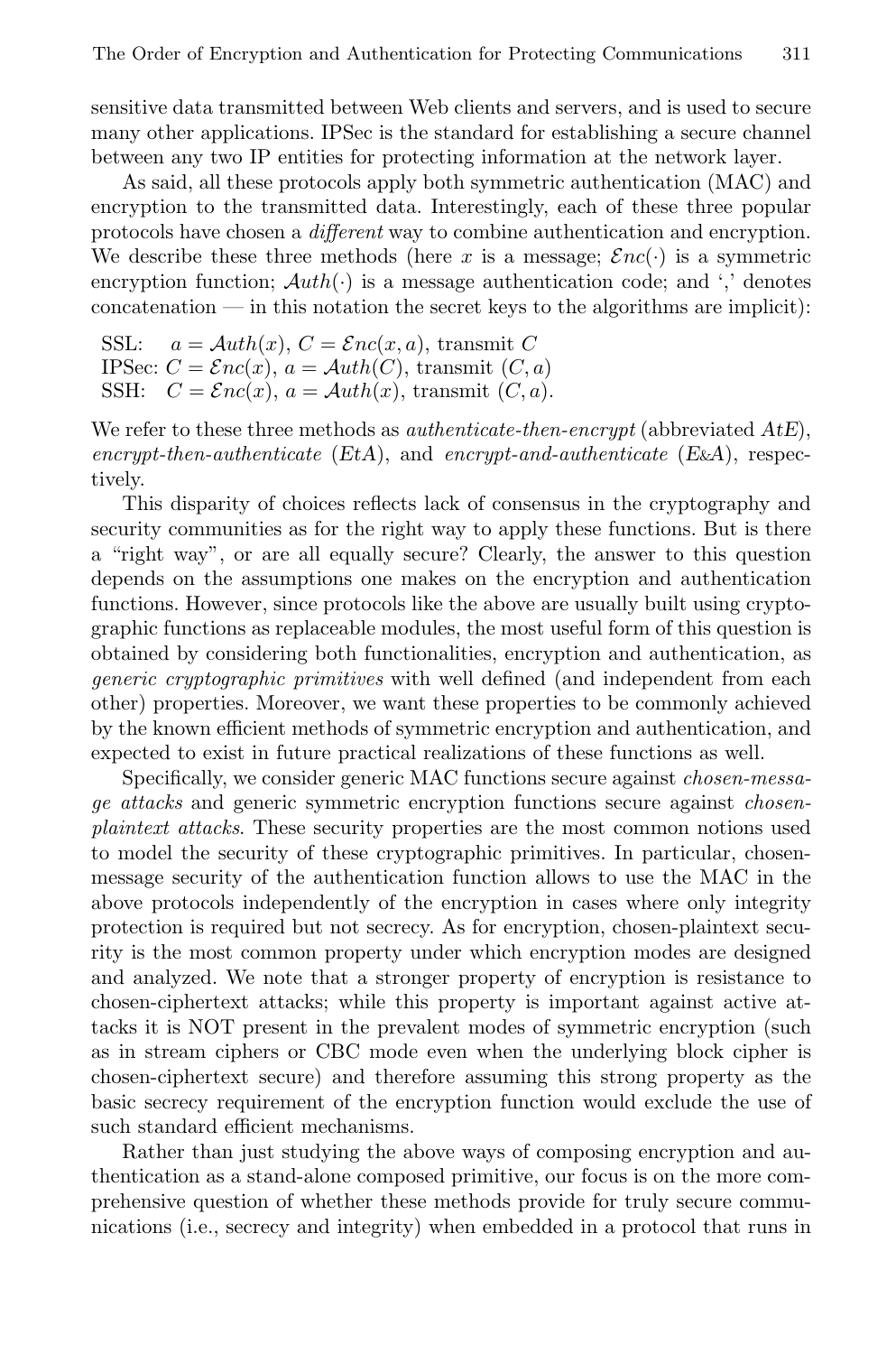a real adversarial network setting (where links are controlled by the attacker, where some of the parties running the protocol may be corrupted, where multiple security sessions are run simultaneously and maliciously interleaved, etc.).

**Recent results.** In a recent work, Canetti and Krawczyk [\[8\]](#page-20-0) describe a model of secure channels that encompasses both the initial exchange of a key between pairs of communicating parties and the use of the resultant shared key for the application of symmetric encryption and authentication on the transmitted data. The requirements made from secure channels in this model include protecting the data's integrity (in the sense of simulating ideally authenticated channels) and secrecy (in the sense of plaintext indistinguishability) in the presence of a network attacker with powerful and realistic abilities of the type mentioned above. A main result in [\[8\]](#page-20-0) is that if the key is shared securely then applying to the data the encrypt-then-authenticate method achieves secure channels provided that the encryption function is semantically secure (or plaintext-indistinguishable) under a chosen-plaintext attack and the authentication function is a MAC that resists chosen message attacks. This provides one important answer to the questions raised above: it proves that encrypt-then-authenticate is a generically secure method for implementing secure channels.

**Our results.** In this paper we complement the above result on the encryptthen-authenticate method with contrasting results on the other two methods.

THE GENERIC INSECURITY OF  $AtE$ . We show that the authenticate-thenencrypt method (as in SSL) is not generically secure under the sole assumption that the encryption function is secure against chosen plaintext attacks and the MAC secure against chosen message attacks. We show an example of a simple encryption function that enjoys perfect (in the sense of Shannon) secrecy against chosen plaintext attacks and when combined under the AtE method with any MAC (even a perfect one) results in a totally breakable implementation of secure channels. To illustrate the insecurity of the resultant scheme we show how passwords (and credit card numbers, etc) transmitted under such a method can be easily discovered by an active attacker that modifies some of the information on the links. A major issue to highlight here is that the attack is not against the authenticity of information but against its secrecy! This result is particularly unfortunate in the case of SSL where protection of this form of sensitive information is one of the most common uses of the protocol.

THE GENERIC INSECURITY OF E&A. The above example is used also to demonstrate the insecurity of the encrypt-and-authenticate method (as in SSH) where the same attack (and consequences) is possible. It is worth noting that the E&A is obviously insecure if one uses a MAC function that leaks information on the data. However, what our attack shows is that the method is not generically secure even if one assumes a stronger MAC function with secrecy properties as commonly used in practice (e.g. a MAC realized via a pseudorandom family or if the MAC's tag itself is encrypted).

THE SECURITY OF AtE WITH SPECIFIC ENCRYPTION MODES. This paper does not bring just bad news. We also show that the authenticate-then-encrypt method is secure under two very common forms of encryption: CBC mode (with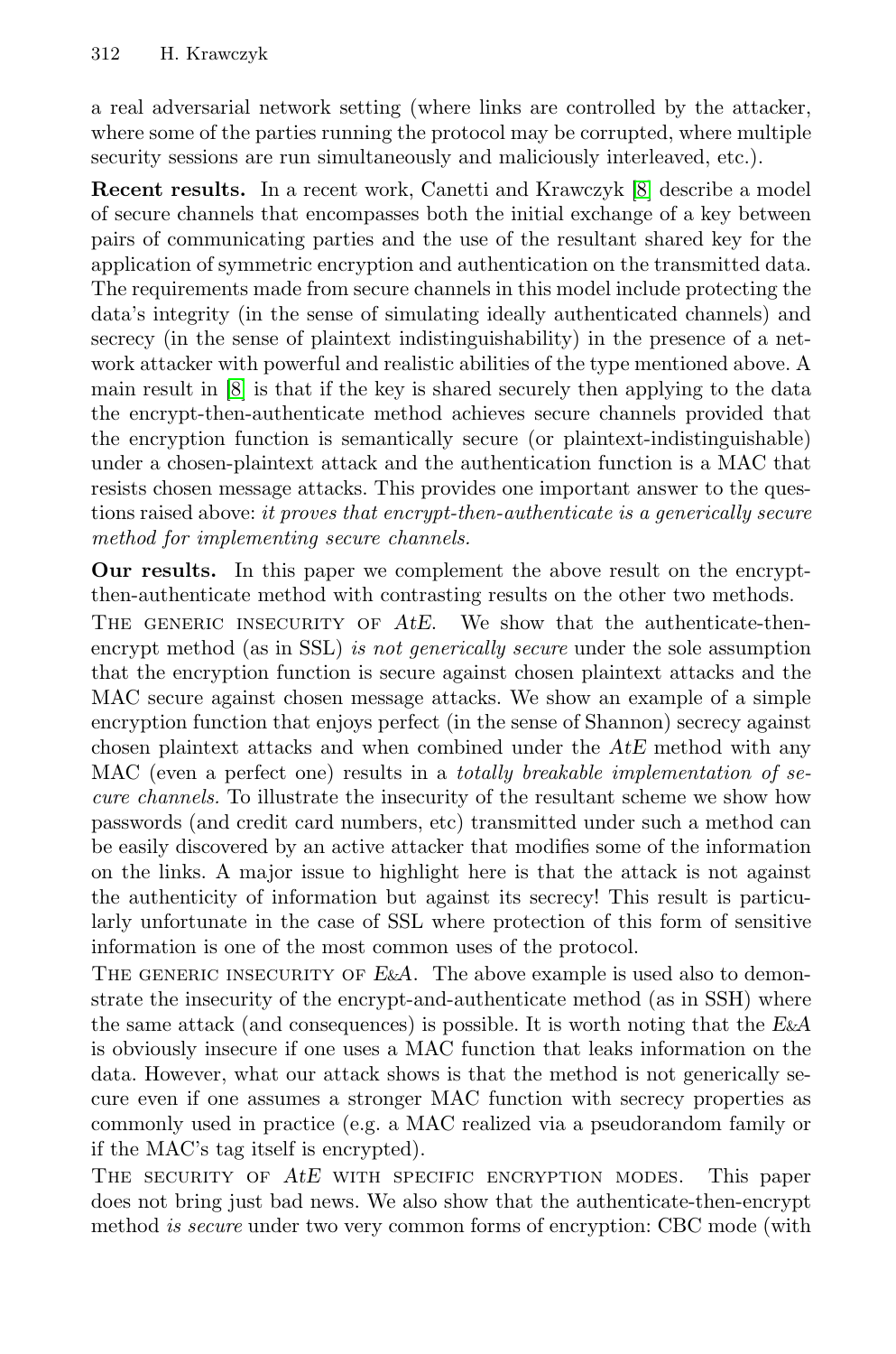an underlying secure block cipher) and stream ciphers (that xor the data with a random or pseudorandom pad). We provide a (near optimal) quantified security analysis of these methods. While these positive results do not resolve the "generic weakness" of the authenticate-then-encrypt method (and of SSL), they do show that the common implementations currently in use do result in a secure channels protocol.

In conjunction, these results show a quite complete picture of the security (and lack of security) of these methods. They point to the important conclusion that any secure channels protocol designed to work with any combination of secure encryption (against chosen plaintext attacks) and secure MAC must use the encrypt-then-authenticate method. On the other hand, protocols that use the authenticate-then-encrypt method with encryption in either stream cipher or CBC modes are safe. However, we note the fragility of this last statement: very simple (seemingly innocuous) changes to the encryption function, including changes that do not influence the secrecy protection provided by the encryption when considered as a stand-alone primitive, can be fatal for the security of the implemented channels. This is illustrated by our example of a perfect cipher where the sole use of a simple encoding before encryption compromises the security of the transmitted data, or by the case of CBC encryption where the join encryption of message and MAC results in a secure protocol but separate encryption of these elements is insecure. Thus, when using a non-generically secure method one has to be very careful with any changes to existing functions or with the introduction of new encryption mechanisms (even if these mechanisms are secure as stand-alone functions).

**Open question.** Our results demonstrate that chosen-plaintext security is not a sufficient condition for an encryption scheme to guarantee a secure authenticatethen-encrypt composition even if the MAC is secure. An interesting open question is to find a stronger property that is enjoyed by common modes of encryption but at the same time is sufficient to ensure the security of the authenticate-thenencrypt method when combined with a secure MAC. Note that we are looking for a property that is significantly weaker than chosen-ciphertext security since the latter is not achieved by most symmetric encryption modes, but also because our results show that this condition is not really necessary.

**Related work.** While the interaction between symmetric encryption and authentication is a fundamental issue in the design of cryptographic protocols, this question seems to have received surprisingly little explicit attention in the cryptographic literature until very recently. In contrast, in the last year we have seen a significant amount of work dealing with this and related questions.

We already mentioned the work by Canetti and Krawczyk [\[8\]](#page-20-0) that establishes the security of the encrypt-then-authenticate method for building secure channels. Here, we use this result (and some extensions of it) as a basis to derive some of our positive results. In particular, we borrow from that paper the formalization of the notion of secure channels; a short outline of this model is presented in Section [2.3](#page-7-0) but the reader is referred directly to [\[8\]](#page-20-0) for the (many missing) details.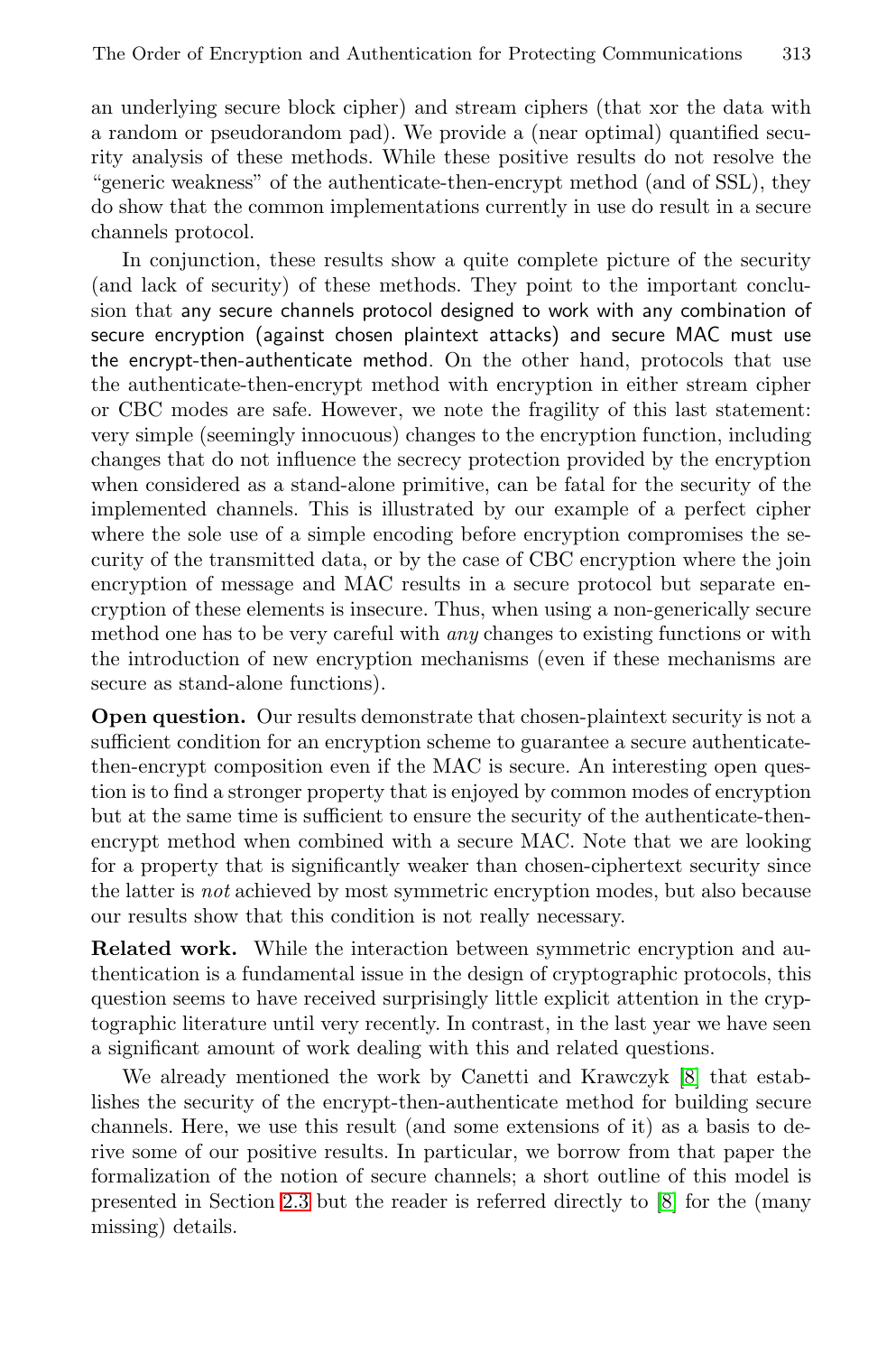A recent, independent, work that deals directly with the ordering of generic encryption and authentication is Bellare and Namprempre [\[5\]](#page-19-0). They study the same three forms of composition as in this paper but focus on the properties of the composed function as a stand-alone composed primitive rather than in the context of its application to secure channels as we do. The main contribution of [\[5\]](#page-19-0) is in providing careful quantitative relations and reductions between different methods and security notions related to these forms of composition. These results, however, are insufficient in general for claiming the security, or demonstrating the insecurity, of channels that use these methods for protecting data. For example, while [\[5\]](#page-19-0) show that authenticate-then-encrypt is not necessarily CCA-secure, it turns out (by results in [\[8\]](#page-20-0) and here) that the lack of this property is no reason to consider insecure the channels that use such a method (moreover, even the specific non-CCA example in [\[5\]](#page-19-0) does provide secure channels). This demonstrates that the consideration of secure channels requires a finer treatment of the question of encryption/authentication composition (see discussion at the beginning of Section [4.2\)](#page-11-0). In particular, none of our results is claimed or implied by [\[5\]](#page-19-0).

A related subject that received much attention recently is the construction of encryption modes that provide integrity in addition to secrecy. Katz and Yung [\[16\]](#page-20-0) suggest a mode of operation for block ciphers that provides such functional combination; for their analysis (and for its independent interest) they introduce the notion of "unforgeable encryption". A very similar notion is also introduced in [\[5\]](#page-19-0) and called there "integrity of ciphertexts" (INT-CTXT). We use this notion in our work too (see Section [3\)](#page-8-0) as a tool in some of our proofs. In another recent work, An and Bellare [\[1\]](#page-19-0) study the use of redundancy functions (with and without secret keys) as a method for adding authentication to encryption functions. They show several positive and negative results about the type of redundancy functions that are required in combination with different forms of encryption and security notions. Our results concerning the authenticate-thenencrypt method with stream ciphers and CBC modes contribute also to this research direction since these results provide sufficient and necessary conditions on the redundancy functions (viewed as MAC functions) required for providing integrity to these important modes of encryption. Of particular interest is our proof that a secure AtE composition that uses CBC encryption requires a strong underlying MAC; this contradicts a common intuition that (since the message and MAC are encrypted) weaker "redundancy functions" could replace the fullfledge MAC.

Recently, Jutla [\[15\]](#page-20-0) devised an elegant CBC-like scheme that provides integrity at little cost beyond the traditional CBC method, as well as a parallel mode of encryption with integrity guarantee (a related scheme is presented in [\[26\]](#page-21-0)). We note that while schemes such as [\[15\]](#page-20-0) can be used to efficiently implement secure channels that provide secrecy and authenticity, generic schemes like encrypt-then-authenticate have several design and analysis advantages due to their modularity and the fact that the encryption and authentication components can be designed, analyzed and replaced independently of each other. In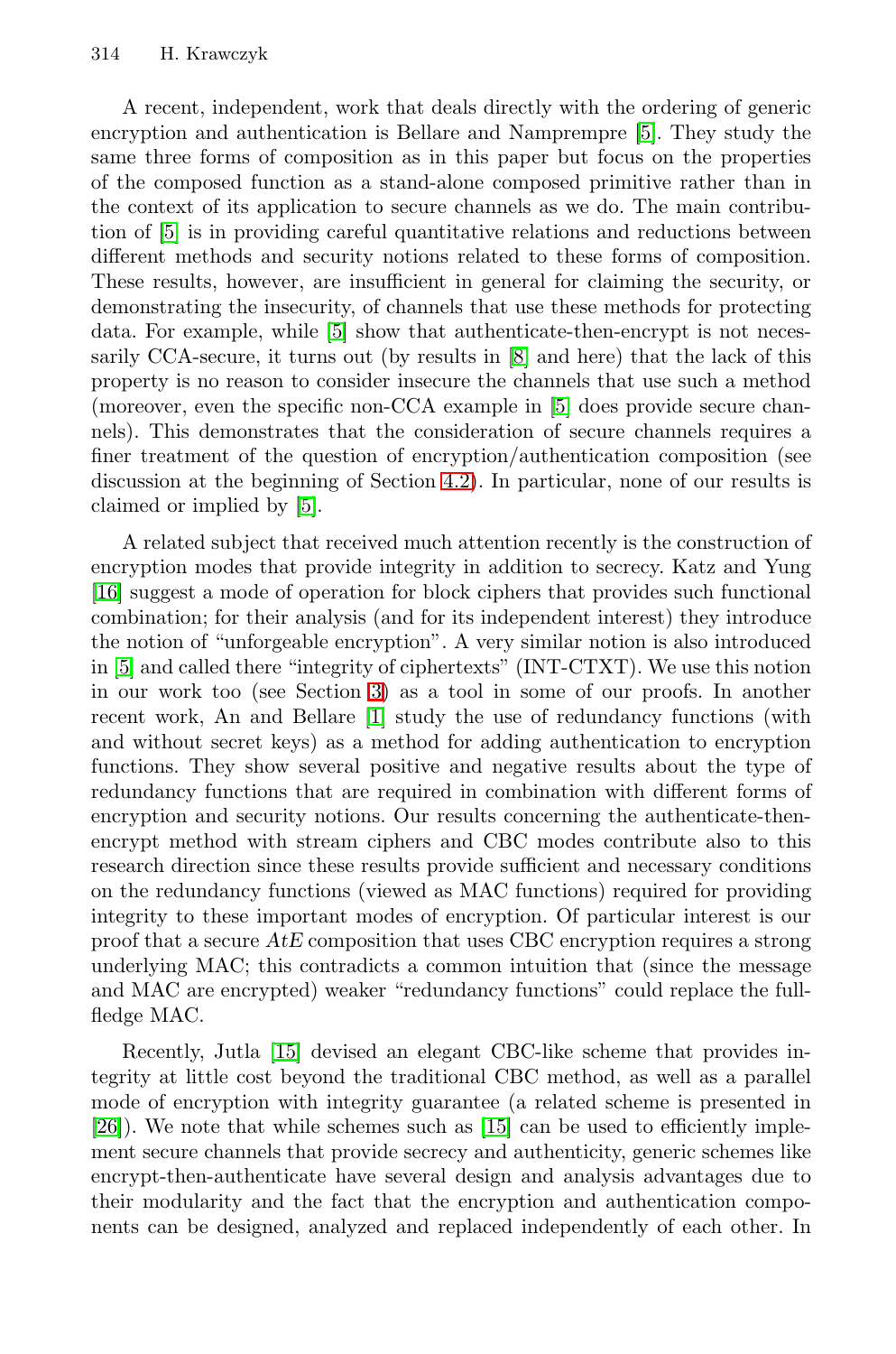<span id="page-5-0"></span>particular, generic schemes can allow for faster implementations than the specific ones; even today the combination of fast stream ciphers with a fast MAC function such as UMAC [\[6\]](#page-19-0) under the encrypt-then-authenticate method would result in a faster mechanism than the one proposed in [\[15\]](#page-20-0) which requires the use of block ciphers. Also, having a separate MAC from encryption allows for much more efficient authentication in the cases where secrecy is not required.

# **2 Preliminaries**

We informally outline some well-known notions of security for MAC and encryption functions as used throughout the paper, and introduce some notation. References are given below for formal treatment of these notions. We also sketch the model of "secure channels" from [\[8\]](#page-20-0).

### **2.1 Secure Message Authentication**

Functions that provide a way to verify the integrity of information (for example, against unauthorized changes over a communications network) and which use a shared secret key are called MAC (message authentication codes). The notion of a MAC and its security definition is well understood [\[4\]](#page-19-0). Here we outline the main ingredients of this definition as used later in the paper.

A MAC scheme is described as a family of (deterministic) functions over a given domain and range. (We will usually assume the domain to be  $\{0,1\}^*$ and the range  $\{0,1\}^n$  for fixed size n.). The key shared by the parties that use the MAC scheme determines a specific function from this family. This specific function is used to compute an *authentication tag* on each transmitted message and the tag is appended to the message. A recipient of the information that knows the MAC key can re-compute the tag on the received message and compare to the received tag. Security of a MAC scheme is defined through the inability of an attacker to produce a forgery, namely, to generate a message, not transmitted between the legitimate parties, with its valid authentication tag. The formal definition of security provides the attacker with access to a  $MAC$  oracle  $\mathcal{O}_{\text{MAC}}$ that on input a message  $x$  outputs the authentication tag corresponding to that message. The oracle uses for its responses a key that is generated according to the probability distribution of keys defined by the MAC scheme. The attacker succeeds if after this interaction with the oracle it is able to find a forgery (for a message not previously queried). To quantify security we say that a MAC scheme has security  $\mathcal{E}_M(q, Q, T)$  if any attacker that works time T and asks q queries from  $\mathcal{O}_{\text{MAC}}$  involving a total of Q bits has probability at most  $\mathcal{E}_M(q,Q,T)$  to produce a forgery.

**Remark.** In the case of MAC functions (e.g., randomized ones) where there may be multi-valued valid tags for the same message, we extend the definition of security as follows. If the messages queried to  $\mathcal{O}_{\text{MAC}}$  are  $x_1, x_2, \ldots, x_q$  and the responses from  $\mathcal{O}_{\text{MAC}}$  are  $t_1, t_2, \ldots, t_q$  then a forgery  $(x, t)$  output by the attacker is considered valid if  $(x, t) \neq (x_i, t_i)$  for all  $i = 1, \ldots, q$ . (Namely, we consider the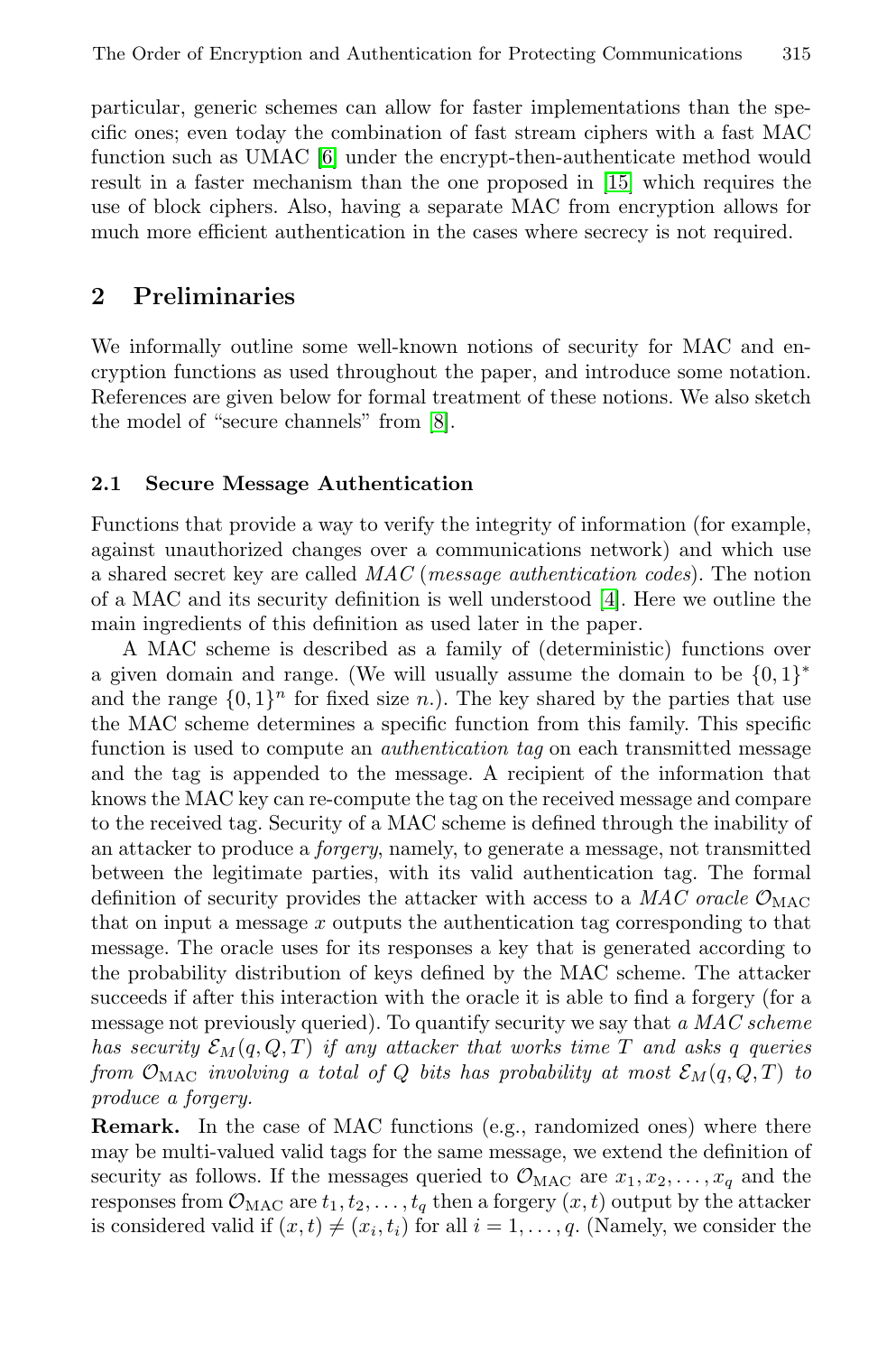<span id="page-6-0"></span>attacker successful even in case its forgery includes a queried message as long as the tag  $t$  was not generated by the oracle for that message.) This technical strengthening of the definition is used in some of our results. This notion appears (due to similar reasons) also in [\[5\]](#page-19-0).

## **2.2 Secure Symmetric Encryption**

We do not develop a formal definition of encryption security here as the subject is well established and treated extensively in the literature. Yet, we summarize informally the main aspects of the security notions of symmetric encryption that are relevant to our work and establish some notation. For formal and precise definitions see the references mentioned below.

An encryption scheme is a triple of (probabilistic) algorithms (KEYGEN, ENC, DEC) where KEYGEN defines the process (and resultant probability distribution) by which keys are generated, while ENC and DEC are the encryption and decryption operations with the usual inverse properties. To simplify notation we use ENC to denote the encryption operation itself but also as representing the whole scheme (i.e., a triple as above). The main notion behind the common definitions of security of encryption is semantic security [\[13\]](#page-20-0), or its (usually) equivalent formulation via plaintext indistinguishability. In this formulation an attacker against a scheme ENC is given a target ciphertext y and two candidate plaintexts  $x_1, x_2$  such that  $y = ENC(x_i), i \in_R \{0, 1\}$ .<sup>1</sup> The encryption scheme has the indistinguishability property if the attacker cannot guess the right value of i with probability significantly better than  $1/2$ . The security of the scheme is quantified via the time invested by the attacker and the probability beyond 1/2 to guess correctly.

The above describes the goal of the attacker but not the ways of attack it is allowed to use. Two common models of attack are CPA (chosen plaintext attack) and CCA (chosen ciphertext attack). In the first the attacker has access to an encryption oracle  $\mathcal{O}_{\text{ENC}}$  to which it can present plaintexts and receive the ciphertexts resulting from the encryption of these plaintexts. In the second model the attacker can, in addition to the above queries to the encryption oracle, also ask for decryptions of arbitrary ciphertexts (except for the target ciphertext y) from a *decryption oracle*  $\mathcal{O}_{\text{DEC}}$ . We note that both  $\mathcal{O}_{\text{ENC}}$  and  $\mathcal{O}_{\text{DEC}}$  use the same key for their responses which is also the key under which the target ciphertext  $y$ , as described above, is produced. In both cases the queries to the oracles can be generated adaptively by the attacker, i.e. as a function of previous responses from the oracles and of the target ciphertext y (actually, also the candidate plaintexts  $x_1, x_2$  on which the target ciphertext y is computed can be chosen by the attacker). Under these formulations two new parameters enter the quantification of security: the number of queries to  $\mathcal{O}_{\rm ENC}$  and the number of queries to  $\mathcal{O}_{\text{DEC}}$  (the latter is 0 in the case of CPA). A finer quantification would also consider the total number of bits in these queries.

<sup>&</sup>lt;sup>1</sup> We use the notation  $a \in_R A$  to denote that the element a is chosen with uniform probability from the set A.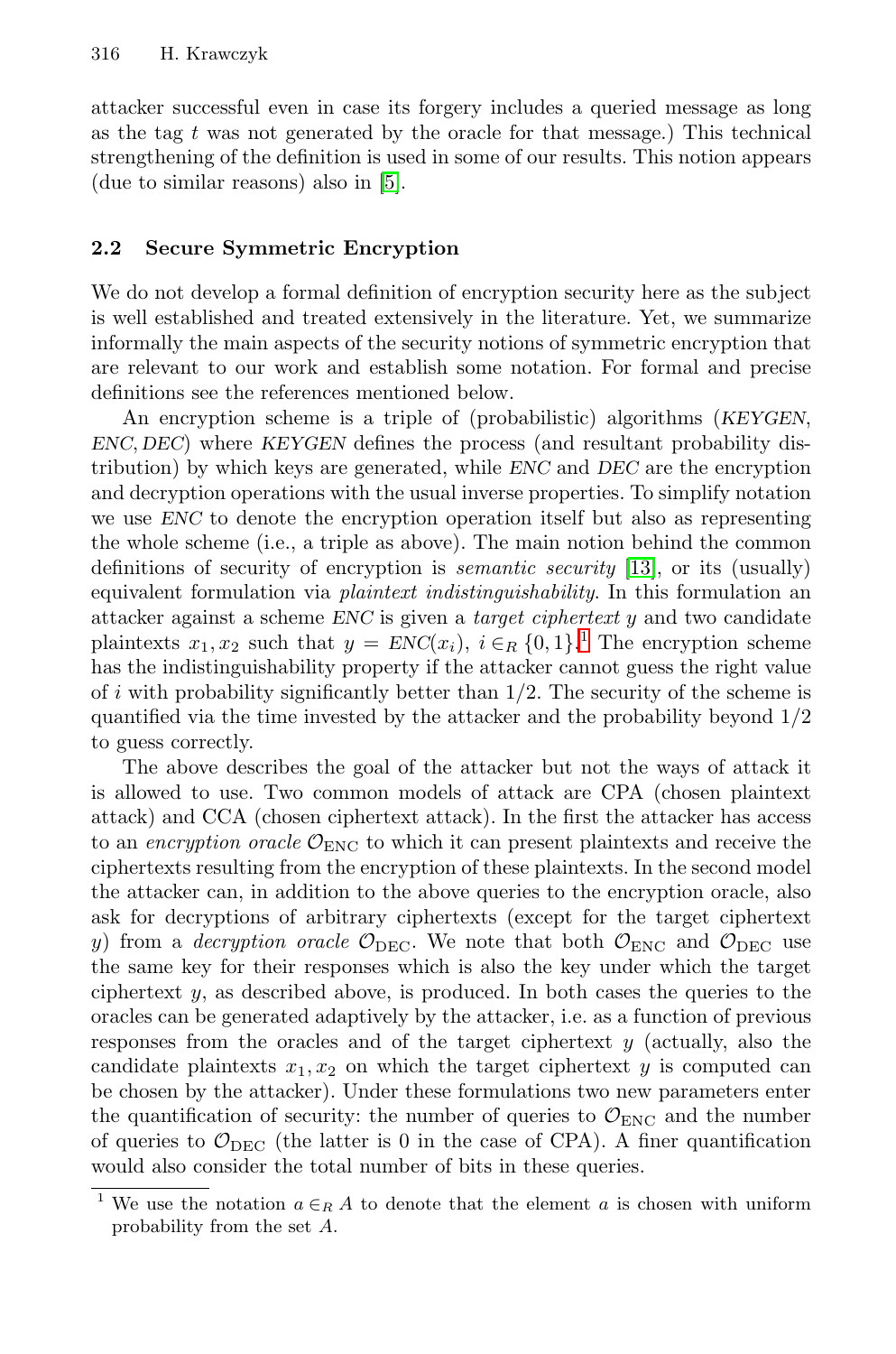<span id="page-7-0"></span>As it is customary we denote the above two notions of encryption security as IND-CPA and IND-CCA. Extensive treatment of these notions can be found among other works in  $[13,12,2]$  $[13,12,2]$  and  $[24,3,17]$  $[24,3,17]$  $[24,3,17]$ , respectively. A notion strongly related to IND-CCA is non-malleability of ciphertexts [\[10\]](#page-20-0) which we do not use directly here; a weaker notion of CCA security was introduced earlier in [\[23\]](#page-20-0). We also note that we are only concerned with symmetric encryption; asymmetric encryption shares many of the same aspects but there are some important differences as well (in particular, in the asymmetric case encryption oracles are meaningless since everyone can encrypt at will any plaintext).

#### **2.3 Secure Channels**

In order to claim our positive results, i.e. that a certain combination of encryption and authentication provides secure communications, we need to define what is meant by such "secure communications". For this we use the model of secure channels introduced by Canetti and Krawczyk [\[8\]](#page-20-0) and which is intended to capture the standard network-security practice in which communications over public networks are protected through "sessions" between pairs of communicating parties, and where each session consists of two stages. First, the two parties run a key-exchange protocol that establishes an authenticated and secret session key shared between the parties. Then, in the second stage, this session key is used, together with symmetric-key cryptographic functions, to protect the integrity and/or secrecy of the transmitted data. The formalism of [\[8\]](#page-20-0) involves the definition of a key-exchange protocol for implementation of the session and key establishment stage, as well as of two functions, snd and rcv, that define the actions applied to transmitted data for protection over otherwise insecure links. A protocol that follows this formalism is called in [\[8\]](#page-20-0) a "network channels protocol", and its security is defined in terms of authentication and secrecy.

These notions are defined in [\[8\]](#page-20-0) in the context of communications controlled by an attacker with full control of the information sent over the links and with the capability of corrupting sessions and parties. We refer to the full version of [\[8\]](#page-20-0) for a full description of the adversarial model and security definitions. Here we only mention briefly the main elements in this definition concerning the functions snd and rcv. The function snd represents the operations and transformations applied to a message by its sender in order to protect it from adversarial action over the communication links. Namely, when a message  $m$  is to be transmitted from party  $P$  to party  $Q$  under a session  $s$  established between these parties, the function snd is applied to  $m$  and, possibly, to additional information such as a message identifier. The definition of snd typically consists of the application of some combination of a MAC and symmetric encryption keyed via the session key. The function rcv describes the action at the receiving end for "decoding" and verifying incoming messages, and it typically involves the verification of a MAC and/or the decryption of an incoming ciphertext.

Roughly speaking, [\[8\]](#page-20-0) define that authentication is achieved by the protocol if any message decoded and accepted as valid by the receiving party to a session was indeed sent by the partner to that session. (That is, any modification of messages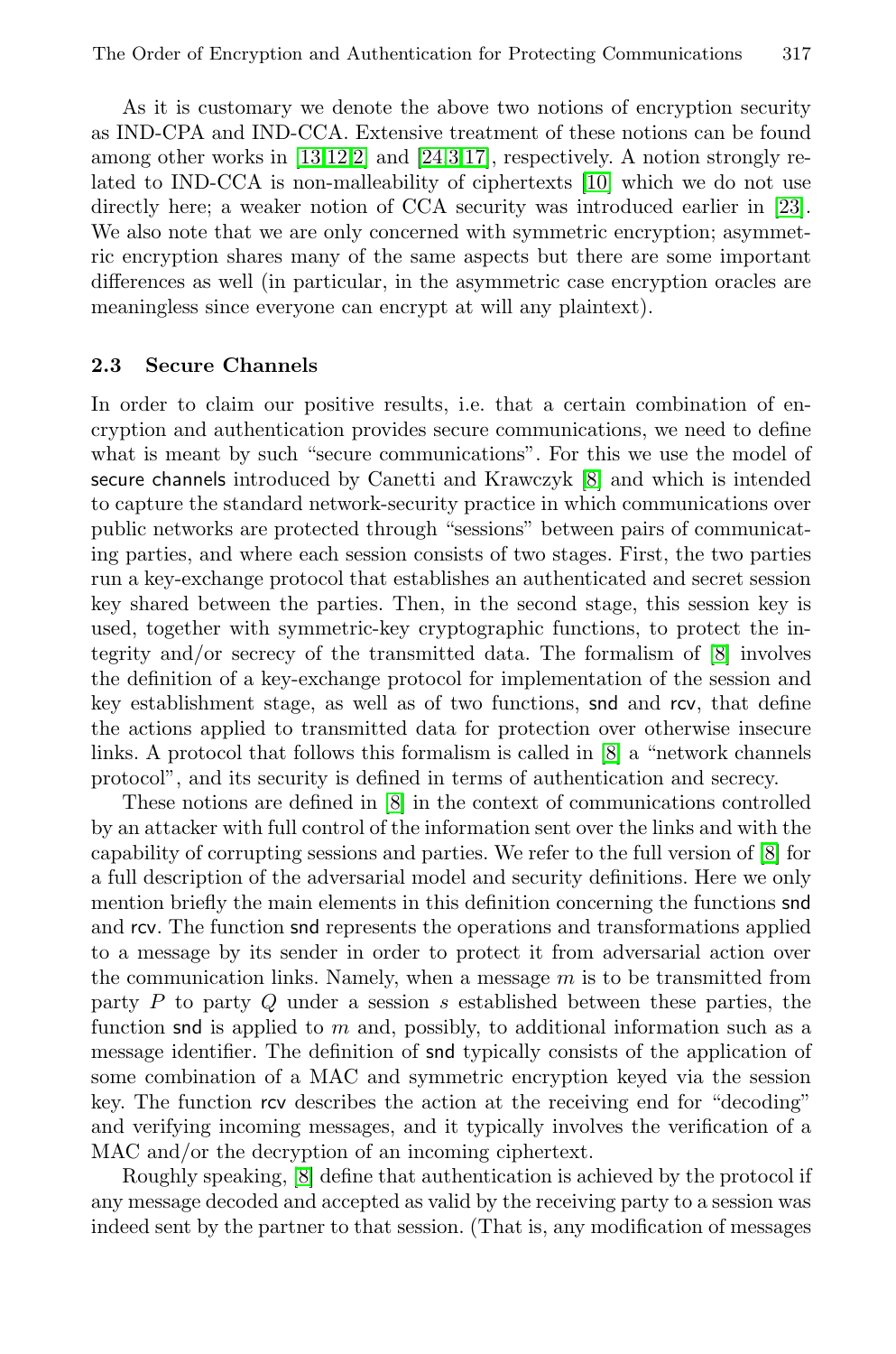<span id="page-8-0"></span>produced by the attacker over the communications links, including the injection or replay of messages, should be detected and rejected by the recipient; in [\[8\]](#page-20-0) this is formalized as the "emulation" of an ideally-authenticated channel.) Secrecy is formalized in the tradition of semantic security: among the many messages exchanged in a session the attacker chooses a pair of "test messages" of which only one is sent; the attacker's goal is to guess which one was sent. Security is obtained if the attacker cannot guess correctly with probability significantly greater than 1/2. A network channels protocol is called a secure channels protocol if it achieves both authentication and secrecy in the sense outlined above.

In this paper we focus on the way the functions snd and rcv are to be defined to achieve secure channels, i.e. to provide both authentication and secrecy in the presence of an attacker as above. We say that any of the combinations  $EtA, AtE, ExA$  implements secure channels if when used as the specification of the snd and rcv functions the resultant protocol is a "secure channels protocol". Note that we are not concerned here with a specific key-exchange mechanism, but rather assume a secure key-exchange protocol [\[8\]](#page-20-0), and may even assume an "ideally shared" session key.

# **3 CUF-CPA: Ciphertext Unforgeability**

In addition to the traditional notions of security for an encryption scheme outlined in Section [2.2](#page-6-0) we use the following notion of security that we call ciphertext unforgeability. A similar notion has been recently (and independently) used in [\[16](#page-20-0)[,5\]](#page-19-0) where it is called "existential unforgeability of encryption" and "integrity of ciphertexts (INT-CTXT)", respectively.

Let  $ENC$  be a symmetric encryption scheme, and  $k$  be a key for  $ENC$ . Let  $P(k)$  be the set of plaintexts on which  $ENC_k$  is defined, and  $C(k)$  be the set of ciphertexts  $\{y : \exists x \in P(k) \text{ s.t. } y = ENC_k(x)\}\$  (note that if ENC is not deterministic then by  $y = ENC_k(x)$  we mean that there is a run of ENC on x that outputs y). We call  $C(k)$  the set of valid ciphertexts under key k. For example, under a block cipher only strings of the block length are valid ciphertexts while in the basic CBC mode only strings that are multiples of the block length can be valid ciphertexts. We assume that the decryption oracle  $\mathcal{O}_{\text{DEC}}$  outputs a special "invalidity symbol"  $\perp$  when queried with an invalid ciphertext (and otherwise outputs the unique decrypted plaintext  $x$ ).

We say that an encryption scheme is ciphertext unforgeable, and denote it CUF-CPA, if it is infeasible for any attacker  $\mathcal F$  (called a "ciphertext forger") that has access to an encryption oracle  $\mathcal{O}_{\rm ENC}$  with key k to produce a valid ciphertext under k not generated by  $\mathcal{O}_{\rm ENC}$  as response to one of the queries by  $\mathcal{F}$ . More precisely, we quantify ciphertext unforgeability by the function  $\mathcal{E}_U(q, Q, T)$ defined as the maximal probability of success for any ciphertext forger  $\mathcal F$  that queries q plaintexts totalling  $Q$  bits and spends time  $T$  in the attack. We stress that this definition does not involve access to a decryption oracle and thus its name CUF-CPA (this is consistent with other common notations of the form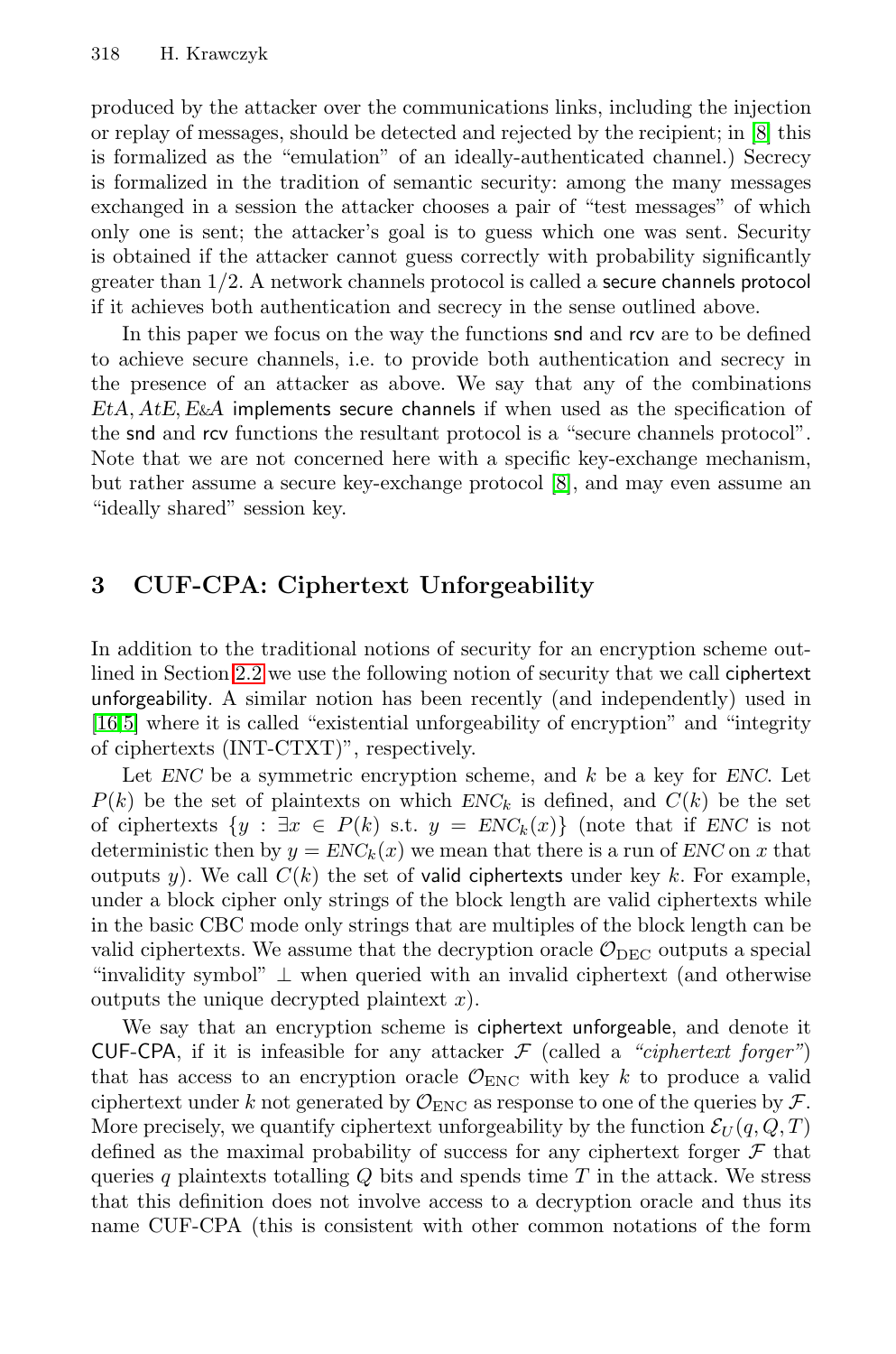X-Y where X represents the goal of the attacker and Y the assumed abilities of the attacker).

Our main use of the CUF-CPA notion is for proving (see Section [5\)](#page-14-0) that under certain conditions the  $AtE$  composition is secure, i.e., it implements secure channels. However, the notion of CUF-CPA while sufficient for our purposes is actually stronger than needed. For example, any scheme ENC that allows for arbitrary padding of ciphertexts to a length-boundary (e.g., to a multiple of 8-bits) will not be CUF-CPA (since given a ciphertext with padded bits any change to these bits will result in a different yet valid ciphertext). However, such a scheme may be perfectly secure in the context of implementing secure channels (see [\[8\]](#page-20-0)); moreover, schemes of this type are common in practice. Thus, in order to avoid an artificial limitation of the schemes that we identify as secure for implementing secure channels we present next a relaxation of the CUF-CPA notion that is still sufficient for our purposes (we stress that this is not necessarily the weakest relaxation for this purpose and other weakenings of the CUF-CPA notion are possible).

Let  $\rho$  be a *polynomial-time computable* relation on pairs of ciphertexts computed under the encryption function ENC with the property that  $\rho(c, c')$  implies that c and  $c'$  decrypt to the same plaintext. Then we say that the encryption scheme  $ENC$  is  $CUF_{\rho}$ -CPA if for any valid ciphertext c that the attacker can feasibly produce there exists a ciphertext  $c'$  output by the encryption oracle such that  $\rho(c, c')$ . When the relation  $\rho$  is not explicitly described we will refer to this notion as loose ciphertext unforgeability.

For instance, in the above example of a scheme that allows for arbitrary padding of ciphertexts, if one defines  $\rho(c, c')$  to hold if c and c' differ only on the padding bits, then the scheme can achieve  $\text{CUF}_o$ -CPA. We note that while CUF-CPA implies CCA-security, loose CUF-CPA does not (as the above "padding example" shows). Indeed, as we pointed out in the introduction (see also Section [4.2\)](#page-11-0) CCA-security is not a necessary condition for a MAC/encryption combination to implement secure channels.

## **4 Generic Composition of Encryption and Authentication**

In this section we study the security of the three methods,  $EtA, AtE, ExA$ , under generic symmetric encryption and MAC functions where the only assumption is that the encryption is IND-CPA and the MAC is secure against chosen message attacks. Our focus is on the appropriateness of these methods to provide security to transmitted data in a realistic setting of adversarially-controlled networks. In other words, we are interested in whether each one of these methods when applied to adversarially-controlled communication channels achieve the goals of information secrecy and integrity. As we will see only the encrypt-thenauthenticate method is generically secure.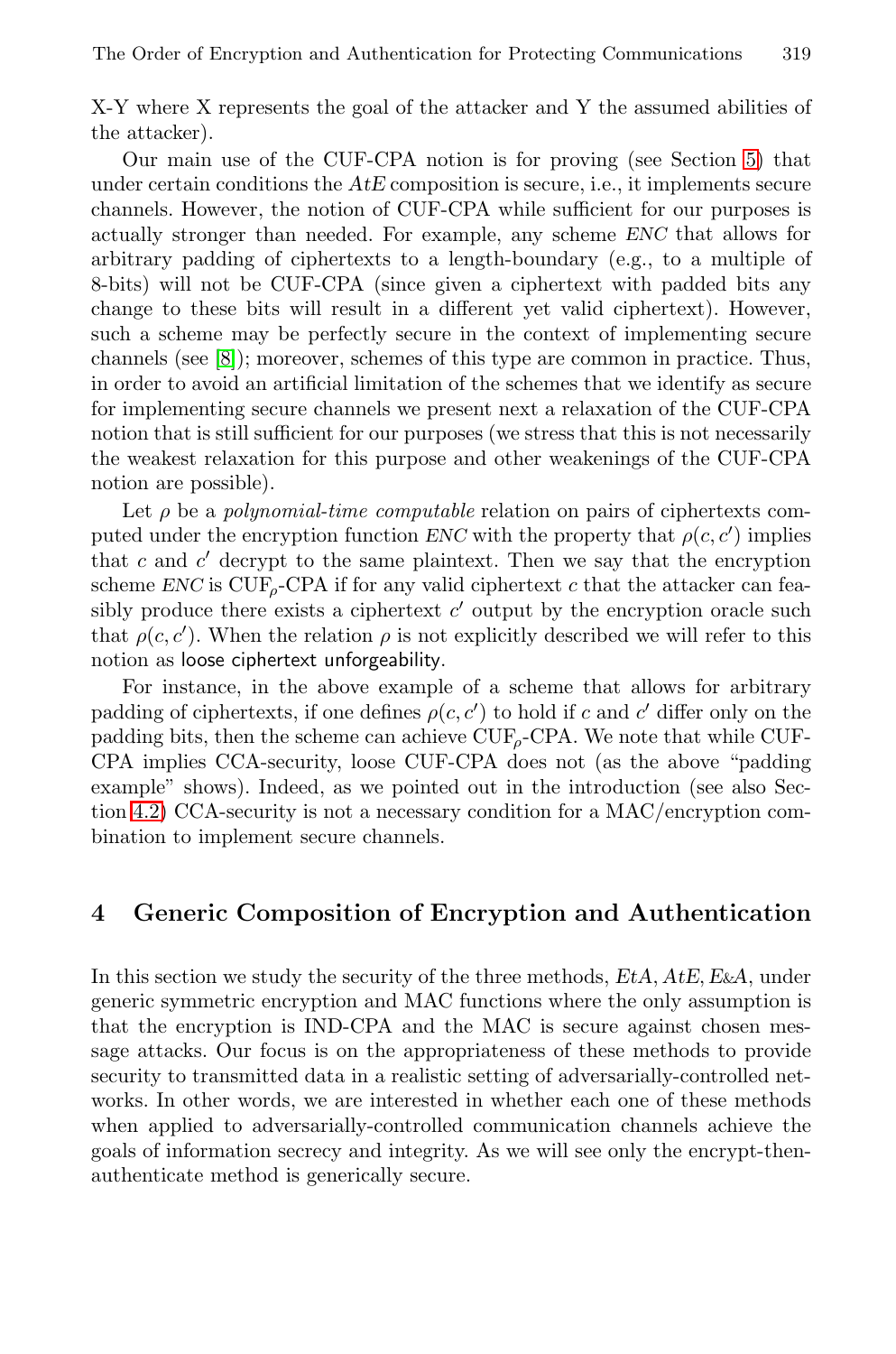## <span id="page-10-0"></span>**4.1 The Known Security of Encrypt-then-Authenticate**

The results in this subsection are from [\[8\]](#page-20-0) and we present them briefly for completeness. We refer the reader to that paper for details. In particular, in the statement of the next theorem we use the notion of "secure channels" as introduced in the above paper and sketched in Section [2.3.](#page-7-0)

**Theorem 1.** [\[8\]](#page-20-0) If ENC is a symmetric encryption scheme secure in the sense of IND-CPA and MAC is a secure MAC family then method EtA(ENC, MAC) implements secure channels.

Following our terminology from Section [2.3,](#page-7-0) the meaning of the above theorem is that if in the network channels model of [\[8\]](#page-20-0) one applies to each transmitted message the composed function  $E\mathcal{H}(ENC, MAC)$  (as the snd function) then the secrecy and authenticity of the resultant network channels is guaranteed. More precisely, in proving the above theorem, [\[8\]](#page-20-0) specify the snd function as follows. First, a pair of (computationally independent) keys,  $\kappa_a$  and  $\kappa_e$ , are derived from each session key. Then, for each transmitted message,  $m$ , a unique message identifier  $m$ -id is chosen (e.g., a sequence number). Finally, the function snd produces a triple  $(x, y, z)$  where  $x = m$ -id,  $y = ENC_{\kappa_e}(m)$ ,  $z = MAC_{\kappa_a}(m$ -id, y). On an incoming message  $(x', y', z')$  the rcv function verifies the uniqueness of message identifier x' and the validity of the MAC tag z (computed on  $(x', y')$ ); if the checks succeeds y' is decrypted under key  $\kappa_e$  and the resultant plaintext accepted as a valid message.<sup>2</sup>

A main contribution of the present paper is in showing (see next subsections) that a generic result as in Theorem 1 cannot hold for any of the other two methods,  $AtE$  and  $ExA$  (even if the used keys are shared with perfect security). Therefore, any secure channels protocol designed to work with any combination of secure encryption (against chosen plaintext attacks) and secure MAC must use the encrypt-then-authenticate method. However, we note in Section [5](#page-14-0) that the above theorem can be extended in the setting of method  $AtE$  if one assumes a stronger property on the encryption function; in particular, we show two important cases that satisfy the added security requirement.

**Remark.** Note that the authentication of the ciphertext provides plaintext integrity as long as the encryption and decryption keys used at the sender and receiver, respectively, are the same. While this key synchrony is implicit in our analytical models [\[8\]](#page-20-0), a key mismatch can happen in practice. A system concerned with detecting such cases can check the plaintext for redundancy information (such redundancy exists in most applications: e.g., message formats, non-cryptographic checksums, etc.). If the redundancy entropy is significant then a key mismatch will corrupt this redundancy with high probability.

<sup>&</sup>lt;sup>2</sup> Protocols that use a synchronized counter as the message identifier, e.g. SSL, do not need to transmit this value; yet they must include it under the MAC computation and verification. If transmitted, identifiers are not encrypted under  $ENC_{\kappa_e}$  since they are needed for verifying the MAC value before the decryption is applied.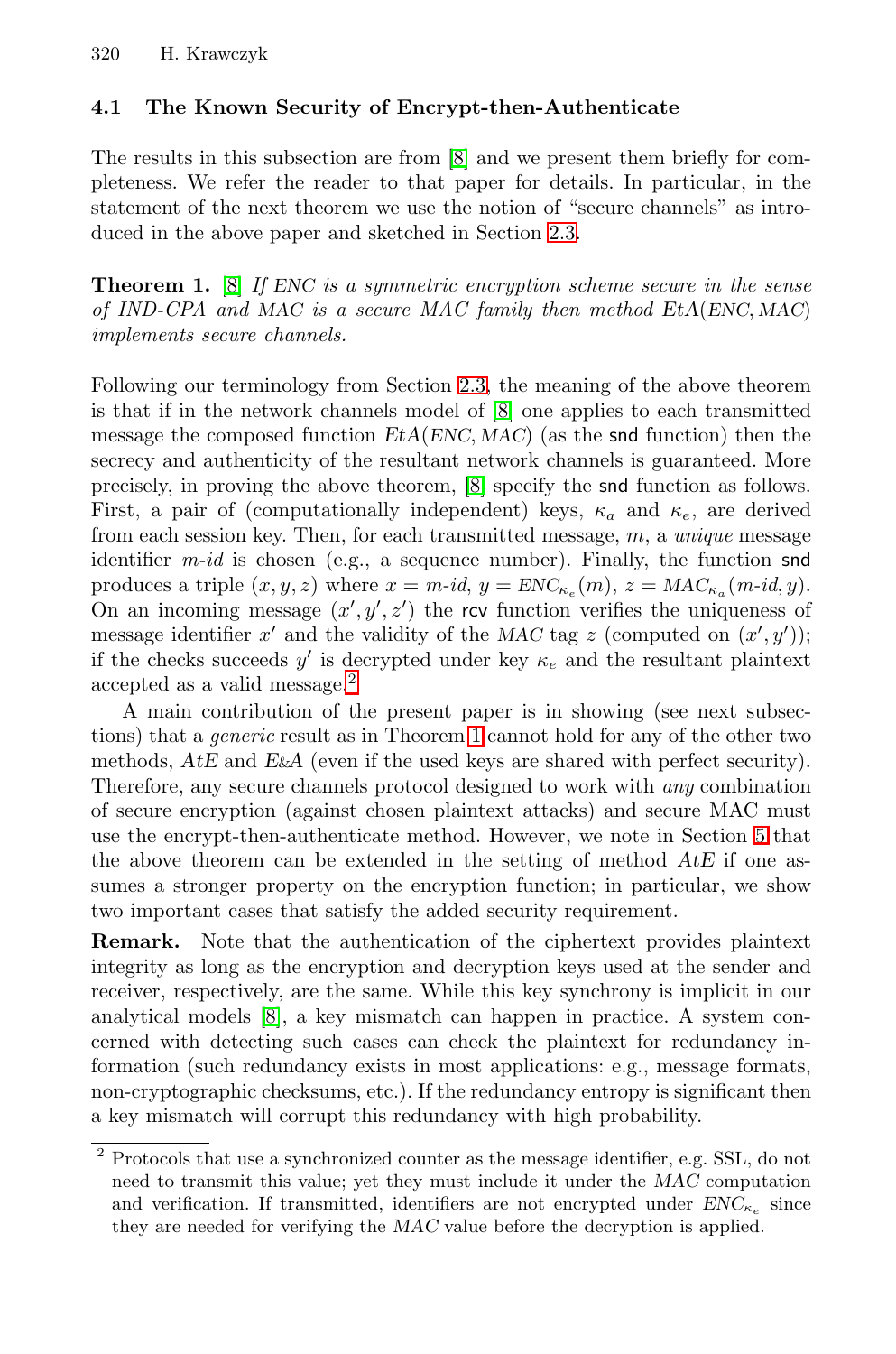#### <span id="page-11-0"></span>**4.2 Authenticate-then-Encrypt Is Not Generically Secure**

Here we show that the authenticate-then-encrypt method  $AtE(ENC, MAC)$  is not guaranteed to be secure for implementing secure channels even if the function ENC is IND-CPA and MAC provides message unforgeability against chosen message attacks. First, however, we discuss shortly why this result does not follow from  $[5]$  where it is shown that the  $AtE$  composition (viewed as an encryption scheme) does not necessarily provide IND-CCA. The reason is simple: as demonstrated in [\[8\]](#page-20-0) IND-CCA is not a necessary condition for a combination of encryption and MAC functions to implement secure channels. An example is provided by the main construction of secure channels in [\[8\]](#page-20-0) (see Theorem [1\)](#page-10-0): if the MAC used in this scheme enjoys regular MAC security, rather than the strengthened notion described in the last remark of Section [2.1,](#page-5-0) then this construction guarantees secure channels but not necessarily CCA security. (For example, if the MAC function has the property that flipping the last bit of an authentication tag does not change the validity of the tag, then the scheme in [\[8\]](#page-20-0) is not IND-CCA yet it suffices for implementing secure channels. For a similar example, see remark on "multi-valued MAC" following our Theorem [3.](#page-15-0)) Moreover, the spe-cific example from [\[5\]](#page-19-0) of a non-CCA  $AtE(ENC, MAC)$  scheme<sup>3</sup> can by itself be used to show an example of a non-CCA scheme that provably provides secure channels. Therefore, the result in [\[5\]](#page-19-0) does not say anything about the suitability of AtE(ENC, MAC) for implementing secure channels; it rather points out to the fact that while CCA security is a useful security notion it is certainly too strong for some (fundamental) applications such as secure channels.

Thus if we want to establish the *insecurity* of authenticate-then-encrypt channels under generic composition we need to show an explicit example and a successful attack. We provide such example now. In this example the encryption scheme is IND-CPA (actually, it enjoys "perfect secrecy" in the sense of Shannon) but when combined with *any* MAC function under the  $AtE$  method the secrecy of the composed scheme breaks completely under an active attack.

**The encryption function** ENC<sup>∗</sup>. We start by defining an encryption scheme  $ENC^*$  that can be based on any stream cipher  $ENC$  (i.e. any encryption function that uses a random or pseudorandom pad to xor with the data). The scheme  $ENC^*$  preserves the IND-CPA security of the underlying scheme ENC. In particular, if ENC has perfect secrecy (i.e., uses a perfect one-time pad encryption) so does  $ENC^*$ . Next, we define  $ENC^*$ .

Given an *n*-bit plaintext x (for any n),  $ENC^*$  first applies an encoding of x into a 2*n*-bit string x' obtained by representing each bit  $x_i$ ,  $i = 1, \ldots, n$ , in x with two bits in  $x'$  as follows:

- 1. if bit  $x_i = 0$  then the pair of bits  $(x'_{2i-1}, x'_{2i})$  is set to  $(0, 0)$ ;
- 2. if bit  $x_i = 1$  then the pair of bits  $(x'_{2i-1}, x'_{2i})$  is set to  $(0, 1)$  or to  $(1, 0)$  (by arbitrary choice of the encrypting party).

<sup>3</sup> Just append an arbitrary one-bit pad to the ciphertext and discard the bit before decryption.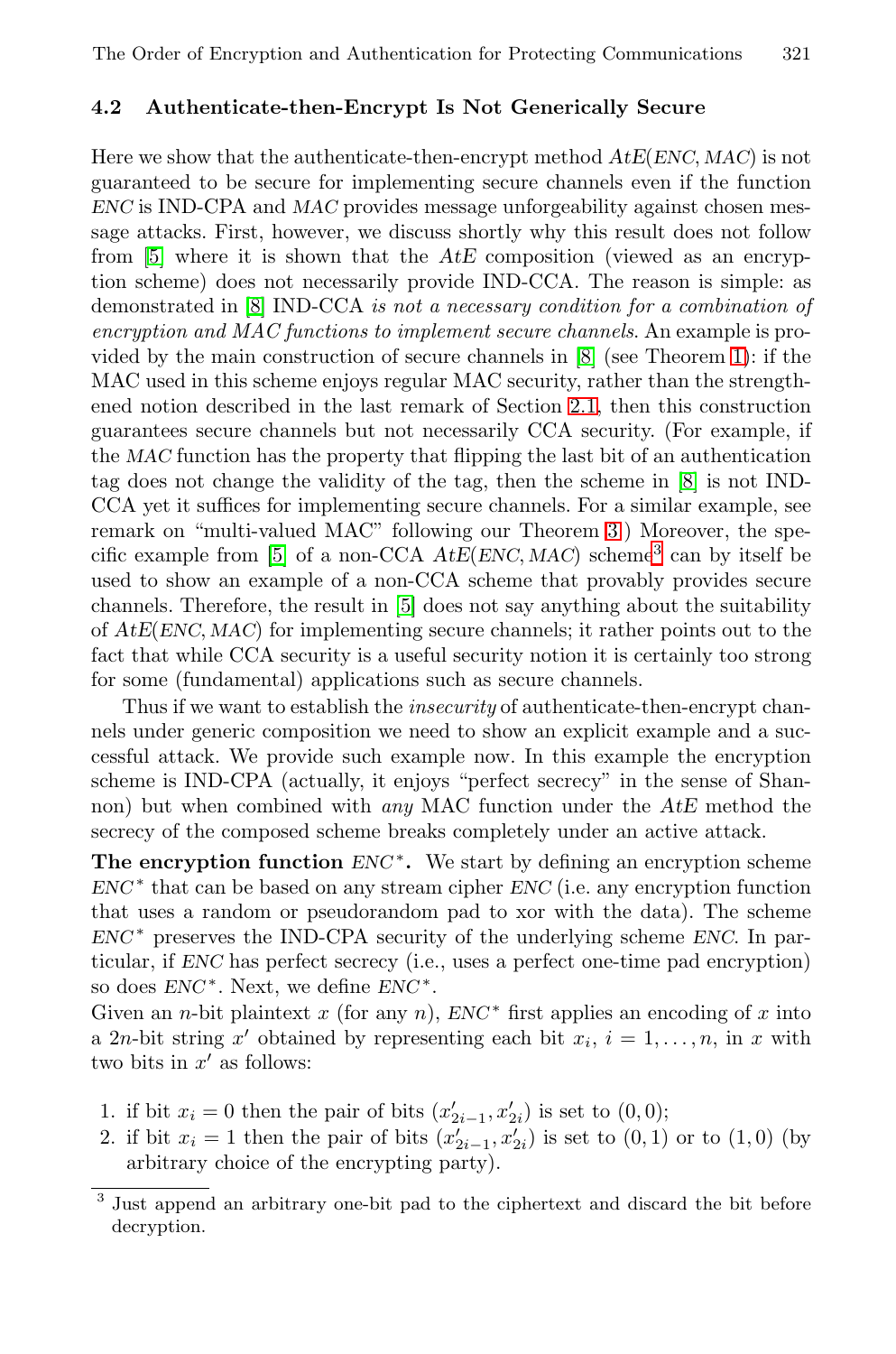The encryption function ENC is then applied to x'. For decrypting  $y = ENC^*(x)$ one first applies the decryption function of  $ENC$  to obtain  $x'$  which is then decoded into x by mapping a pair  $(0, 0)$  into 0 and either pair  $(0, 1)$  or  $(1, 0)$  into 1. If x' contains a pair  $(x'_{2i-1}, x'_{2i})$  that equals  $(1, 1)$  the decoding outputs the invalidity sign ⊥.

**The attack when only encryption is used.** For the sake of presentation let's first assume that  $only \, ENC^*$  is applied to the transmitted data (we will then treat the AtE case where a MAC is applied to the data before encryption). In this case when an attacker A sees a transmitted ciphertext  $y = ENC^*(x)$  it can learn the first bit  $x_1$  of x as follows. It intercepts y, flips (from 0 to 1 and from 1 to 0) the first two bits  $(y_1, y_2)$  of y, and sends the modified ciphertext y' to its destination. If A can obtain the information of whether the decryption output a valid or invalid plaintext then  $A$  learns the first bit of  $x$ . This is so since, as it can be easily seen, the modified y' is valid if and only if  $x_1 = 1$ . (Remember that we are using a stream cipher to encrypt  $x'$ .) Clearly, this breaks the secrecy of the channel (note that the described attack can be applied to any of the bits of the plaintext). One question that arises is whether it is realistic to assume that the attacker learns the validity or invalidity of the ciphertext. The answer is that this is so for many practical applications that will show an observable change of behavior if the ciphertext is invalid (in particular, many applications will return an error message in this case).

To make the point even clearer consider a protocol that transmits passwords and uses  $ENC^*$  to protect passwords over the network (this is, for example, one of the very common uses of SSL). The above attack if applied to one of the bits of the password (we assume that the attacker knows the placement of the password field in the transmitted data) will work as follows. If the attacked bit is 1 then the password authentication will succeed in spite of the change in the ciphertext. If it is 0 the password authentication will fail. In this case success or failure is reported back to the remote machine and then learned by the attacker. In applications where the same password is used multiple times (again, as in many applications protected by SSL) the attacker can learn the password bitby-bit. The same can be applied to other sensitive information such as to credit card numbers where a mistake in this number will be usually reported back and the validity/invalidity information will be learned by A.

**The attack against the**  $AtE(ENC^*, MAC)$  **scheme.** Consider now the case of interest for us in which the encryption is applied not just to the data but also to a MAC function computed on this data. Does the above attack applies? The answer is YES. The MAC is applied to the data before encoding and encryption and therefore if the original bit is 1 the change in ciphertext will result in the same decrypted plaintext and then the MAC check will succeed. Similarly, if the original bit is 0 the decrypted plaintext will have a 1 instead and the MAC will fail. All the attacker needs now is the information of whether the MAC succeeded or not. Note that in a sense the MAC just makes things worse since regardless of the semantics of the application a failure of authentication is easier to learn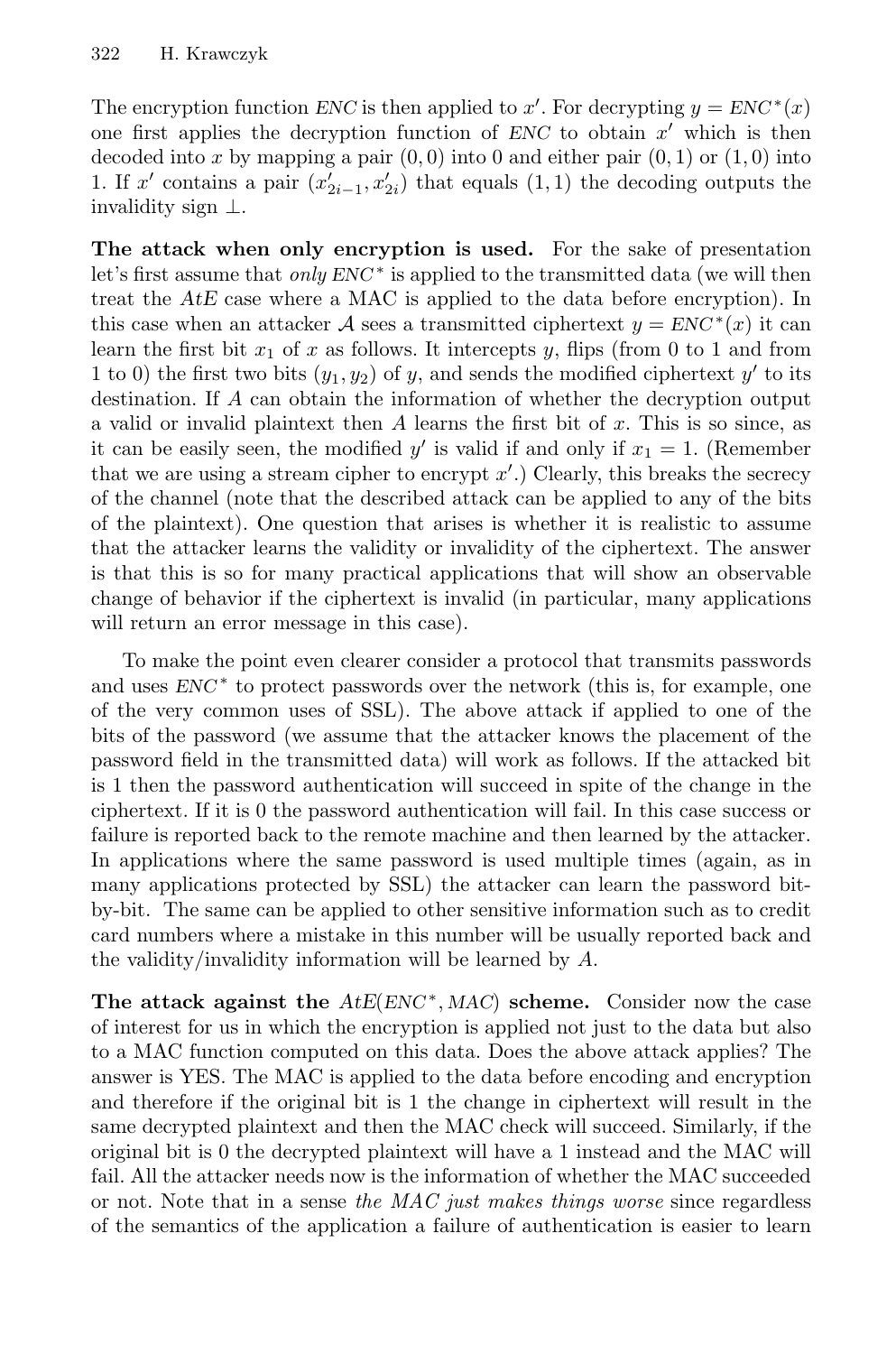<span id="page-13-0"></span>by the attacker: either via returned error messages, or by other effects on the application that can be observed by the attacker.

**Discussion: what have we learned?** The example using  $ENC^*$  is certainly sufficient to show that the method  $AtE$  can be insecure even if the encryption function is IND-CPA secure and the MAC unforgeable (note that this conclusion does not depend on any specific formalization of secure communications; any reasonable definition of security must label the above protocol as insecure). Therefore, if one wants to claim the security of  $A_t E(ENC, MAC)$  for particular functions ENC and MAC one needs to analyze the combination as a whole or use stronger or specific properties of the encryption function (see Section [5\)](#page-14-0). An interesting issue here is how plausible it is that people will ever use an encryption scheme such as  $ENC^*$ . We note that although this scheme does not appear to be the most natural encryption mechanism some (equally insecure) variants of it may arise in practice. First the application of an encoding to a plaintext before encryption is used many times for padding and other purposes and is a particularly common practice in public key encryption algorithms. Second, encodings of this type can be motivated by stronger security requirements: e.g. to prevent an attacker from learning the exact length of transmitted messages or other traffic analysis information. In this case one could use an encoding similar to  $ENC^*$  but with variable size codes. (Just to make the point: note that a good example of traffic analysis arises in the above examples where the attacker has a lot to learn from error-reporting messages; even in cases where this information is encrypted it can usually be learned through the analysis of packet lengths, etc.) Another setting where plaintext encoding is introduced in order to improve security is for combating timing and power analysis attacks.

The bottom line is that it is highly desirable to have schemes that are robust to generic composition and are not vulnerable when seemingly innocuous changes are made to an algorithm (or when a new more secure or more efficient algorithm or mode is adopted)<sup>4</sup>.

#### **4.3 Encrypt-and-Authenticate Is Not Generically Secure**

The first observation to make regarding the encrypt-and-authenticate method is that under the common requirements from a MAC function this method cannot guarantee the protection of secrecy (even against a passive eavesdropper). This is so since a MAC can be secure against forgeries but still leak information on the plaintext. Thus, the really interesting question is whether the method becomes secure if we avoid this obvious weakness via the use of a "secrecy protecting" MAC such as one implemented via a pseudorandom function or when the MAC tag is encrypted (most, if not all, MAC functions used in practice are believed to protect secrecy). Unfortunately, however, the attack from the previous section applies here too, thus showing the (generic) insecurity of the E&A method even under the above stronger forms of MAC. (See also last remark in Section [5.2.](#page-14-0))

<sup>&</sup>lt;sup>4</sup> See the last remark in Section [5.2](#page-14-0) for another example where seemingly harmless changes transform a secure protocol into an insecure one.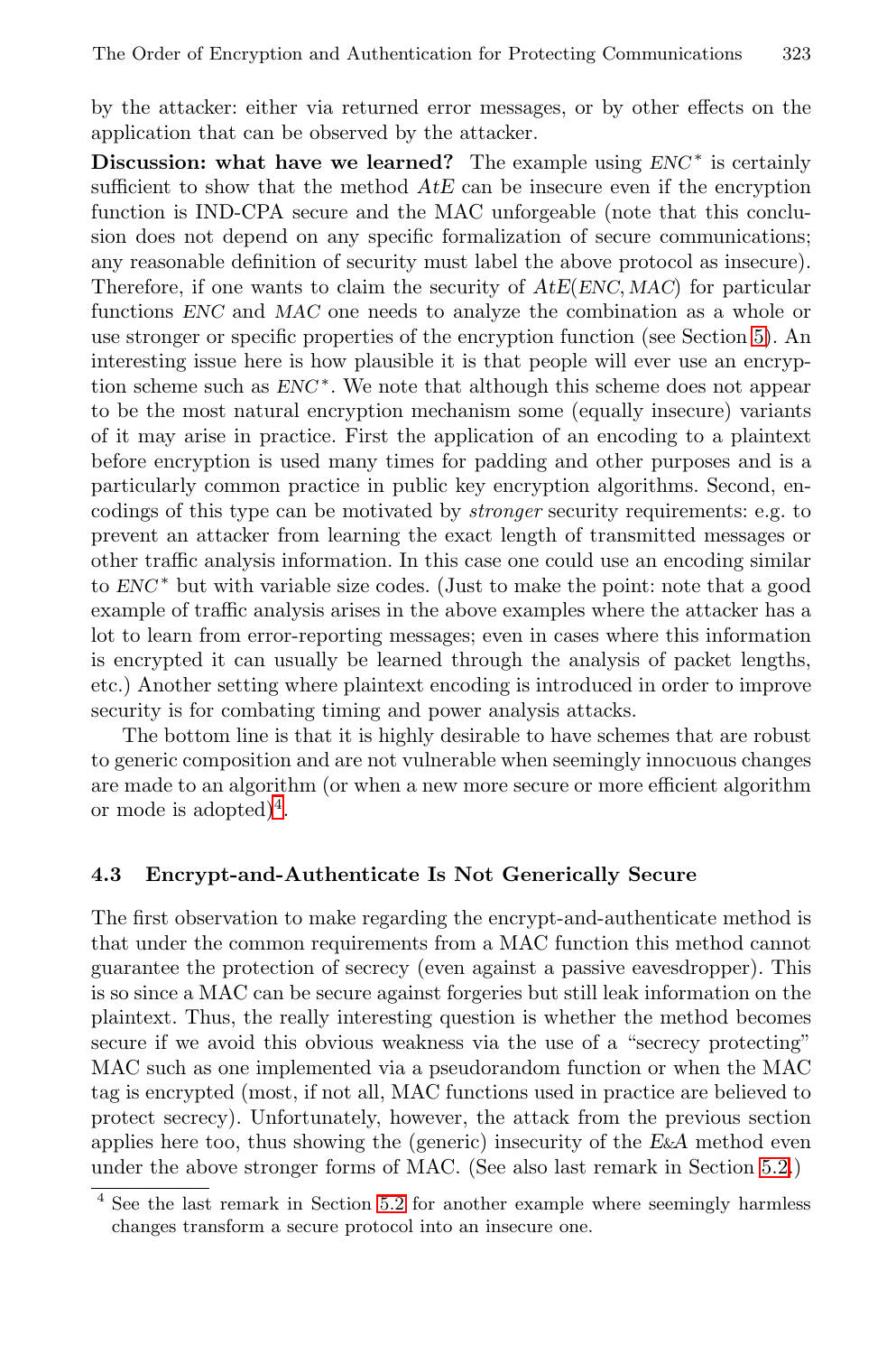# <span id="page-14-0"></span>**5 Authenticate-then-Encrypt with CBC and OTP Modes**

In Section [4.2](#page-11-0) we saw that authenticate-then-encrypt cannot guarantee secure channels under the sole assumption that the encryption function is IND-CPA, even if the MAC function is perfectly secure. In this section we prove that for two common modes of encryption, CBC (with a secure underlying block cipher) and OTP (stream ciphers that xor data with a (pseudo) random pad), the  $AtE$ mode does work for implementing secure channels.

## **5.1 A Sufficient Condition for the Security of** AtE

We start by pointing out to the following Theorem that can be proven in the security model of [\[8\]](#page-20-0) (see Section [2.3\)](#page-7-0).

**Theorem 2.** (derived from [\[8\]](#page-20-0)) Let ENC be an IND-CPA encryption function and MAC a MAC function. If the composed function AtE(ENC, MAC), considered as an encryption scheme, is (loose) CUF-CPA, then  $AtE(ENC, MAC)$  implements secure channels.

That is, under the assumptions on the ENC and MAC functions as stated in the Theorem, applying the function  $A_t E(ENC, MAC)$  to information transmitted over adversarially-controlled links protects the secrecy and integrity of this information. More specifically, the Theorem implies the following definition of the function snd in the network channels model of [\[8\]](#page-20-0) (see Section [2.3\)](#page-7-0). For each transmitted message m with unique message identifier  $m$ -id the function snd produces a pair  $(x, y)$  where  $x = m$ -id and  $y = ENC_{\kappa_e}(m, MAC_{\kappa_a}(m \text{-} id, m)),$ where the keys  $\kappa_e$  and  $\kappa_a$  are computationally independent keys derived from the session key. On an incoming message  $(x', y')$  the rcv function verifies the uniqueness of message identifier x', decrypts y' under key  $\kappa_e$ , verifies the validity of the decrypted MAC tag, and if all tests succeed the recipient accepts the decrypted message as valid. We note that if the message identifier is maintained in synchrony by sender and receiver (as in SSL) then there is no need to send its value over the network. On the other hand, if sent, the message identifier can be encrypted too. The above Theorem holds in either case.

We stress that the Theorem holds for strict CUF-CPA as well as for the relaxed "loose" version (see Section [3\)](#page-8-0).

Based on this Theorem, and on the fact that OTP and CBC are IND-CPA [\[2\]](#page-19-0), we can prove the security of AtE under OTP and CBC by showing that in this case the resultant AtE scheme is CUF-CPA. The rest of this section is devoted to prove these facts.

## **5.2** AtE **with OTP**

**The OTP scheme.** Let F be a family of functions with domain  $\{0,1\}^{\ell}$  and range  $\{0,1\}^{\ell'}$ . We define the encryption scheme  $OTP(F)$  to work on messages of length at most  $\ell'$  as follows. A key in the encryption scheme is a description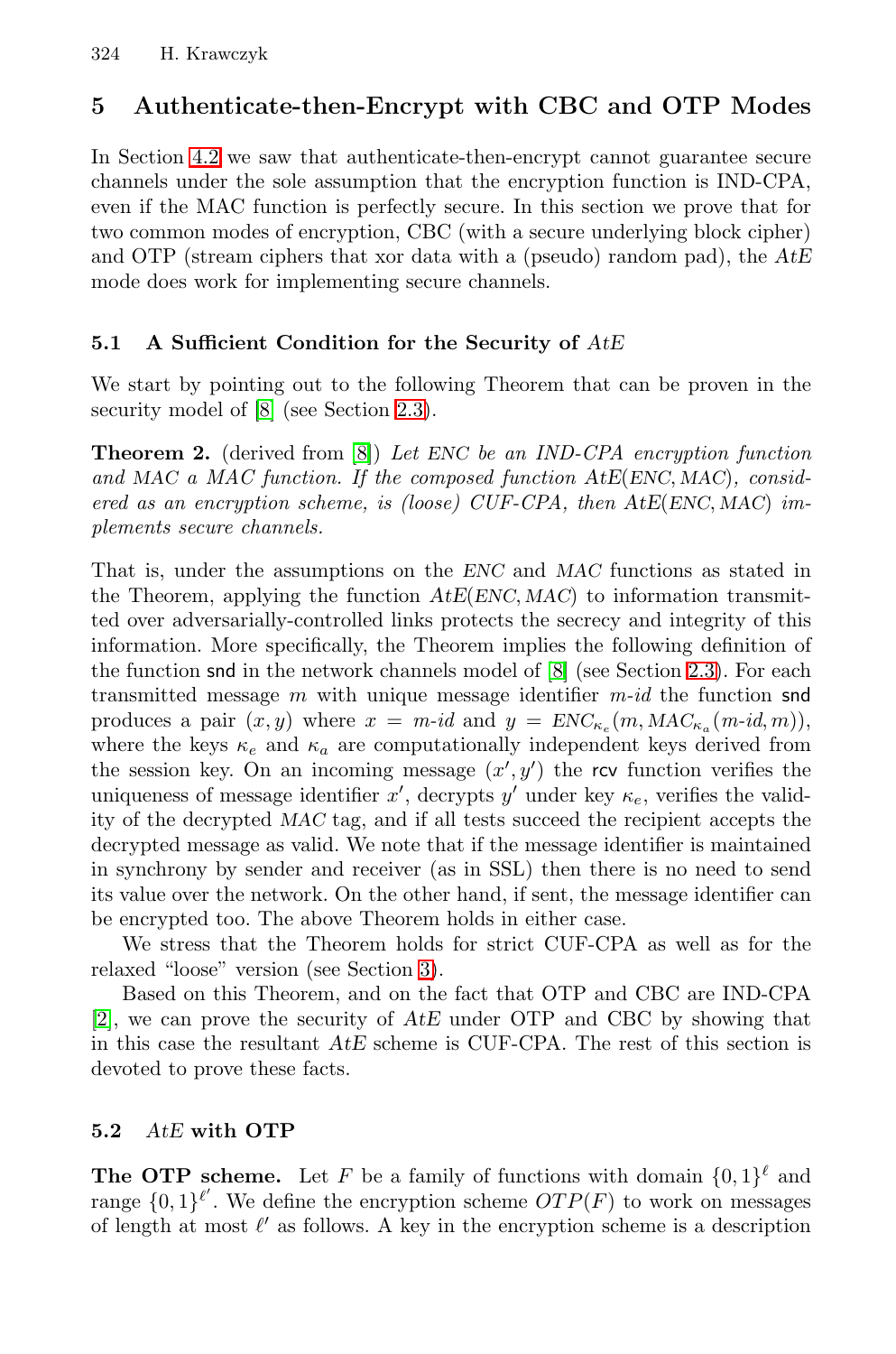<span id="page-15-0"></span>of a member  $f$  of the family  $F$ . The OTP encryption under  $f$  of plaintext  $x$ is performed by choosing  $r \in_R \{0,1\}^{\ell}$  and computing  $c = f(r) \oplus x$  where  $f(r)$ is truncated to the length of x. The ciphertext is the pair  $(r, c)$ . Decryption works in the obvious way. If  $F$  is the set of all functions with the above domain and range and  $f$  is chosen at random from this family we get perfect secrecy against chosen-plaintext attacks as long as there are no repetitions in the values  $r$  chosen by the encryptor (after encrypting  $q$  different messages a repetition happens with probability  $q^2/2^{\ell}$ ; we denote this scheme by OTP<sub>\$</sub>. If F is a family of pseudorandom functions then the same security is achieved but in a computational sense, i.e., up to the "indistinguishability distance" between the pseudorandom family and a truly random function. A formal and exact-security treatment of this mode of encryption can be found in [\[2\]](#page-19-0).

**The**  $AtE(OTP<sub>s</sub>, MAC)$  **composition.** Let MAC be a MAC family with *n*-bit outputs, and  $k$  a key to a member of that family. Let  $f$  be a random function with domain and range as defined above. The  $AtE(OTP<sub>§</sub>, MAC)$  function with f and k acts as follows: (i) it receives as input a message  $x$  of length at most  $\ell' - n$ , (ii) computes  $t = MAC_k(x)$ , (iii) appends t to x, (iv) outputs the OTP encryption under f of the concatenated message  $(x, t)$ .

The following theorem establishes the CUF-CPA security of  $AtE(OTP<sub>s</sub>, MAC)$  as a function of the security  $\mathcal{E}_M(\cdot, \cdot, \cdot)$  of MAC.

**Theorem 3.** If MAC is a MAC family that resists one-query attacks then  $A t E(OTP<sub>s</sub>, MAC)$  is  $CUF-CPA$  (and then by Theorem [2](#page-14-0) it implements secure channels). More precisely, any ciphertext forger  $\mathcal F$  against  $\mathrm{AtE}(\mathrm{OTP}_8,\mathrm{MAC})$  that runs time T has success probability  $\mathcal{E}_U$  of at most  $q^2/2^{\ell} + \mathcal{E}_M(1,p,T')$ , where  $\ell$ is a parameter of  $\text{OTP}_\$$ , q is the number of queries  $\mathcal F$  makes during the attack, p is an upper bound on the length of each such query and on the length of the output forgery, and  $T' = T + cap$  for some constant c.

For a proof of the Theorem see [\[21\]](#page-20-0).

Using standard techniques one can show that the theorem holds also for a OTP scheme realized via a family of pseudorandom functions if we add to the above probability bound the distinguishability distance between the pseudorandom family and a truly random function. Also, the  $q^2/2^{\ell}$  component can be eliminated if one uses non-repeating nonces instead of random r's (such as in counter mode or via a stateful pseudorandom generator used to generate a pseudorandom pad).

**Remark (***Tightness: one-query resistance is necessary***).** Here is an example of a MAC that *does not* resist one-queries and with which valid ciphertext can be forged against  $AtE(OTP<sub>s</sub>, MAC)$ . Assume MAC allows for finding two same-length messages with the same MAC tag. (For example, MAC first zeros the last bit of the message and then applies a secure MAC function on the resultant message. Thus, MAC resists zero-queries but fails to one-queries: ask for a MAC on a message, then forge for the message with last bit flipped.) The strategy of the ciphertext forger against  $AtE(OTP<sub>s</sub>, MAC)$  is to find such pair of messages  $x_1, x_2$ . Then, it queries the first one and gets the ciphertext  $(r, c)$ .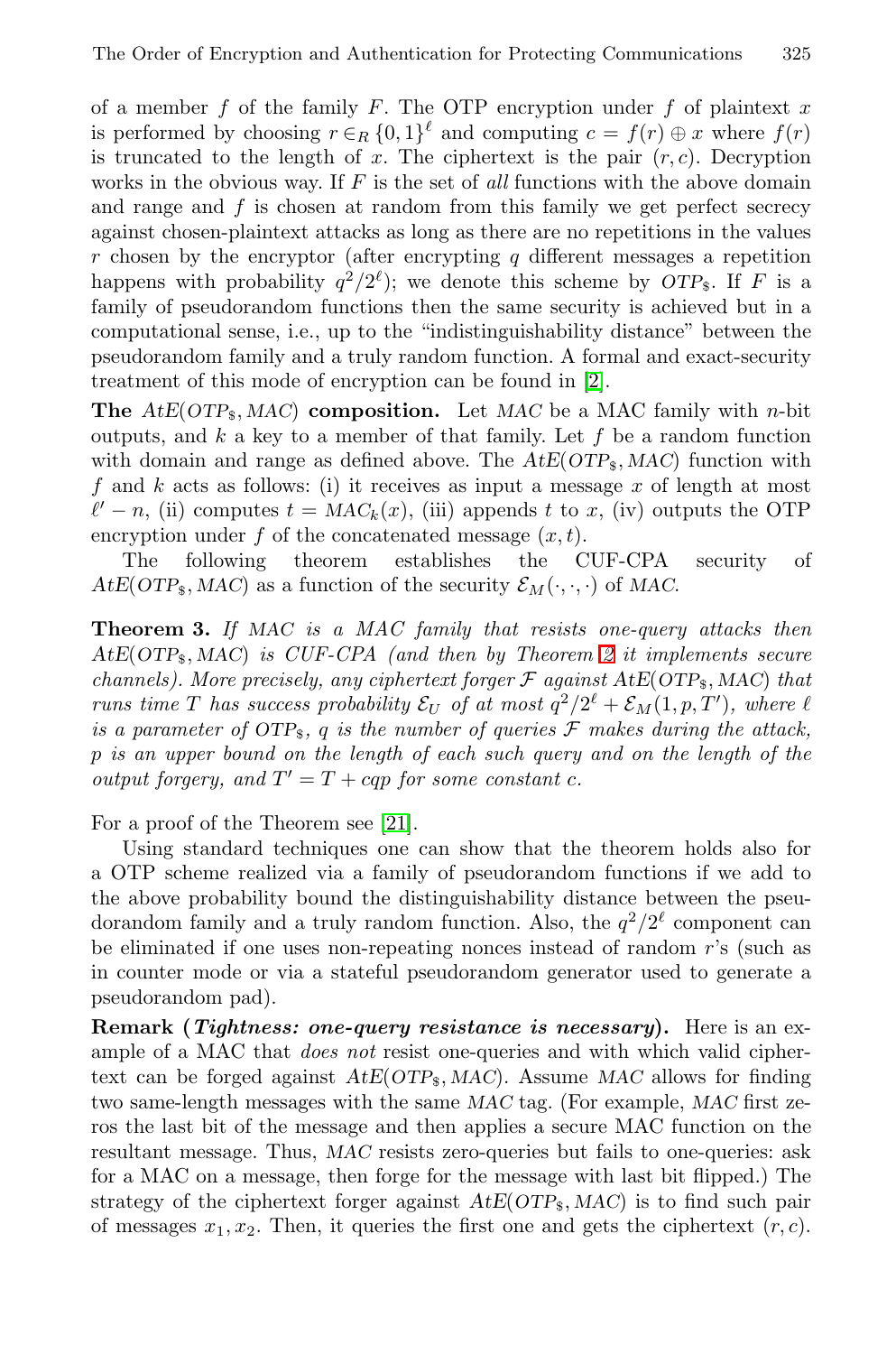Finally, it outputs the forgery  $(r, c')$  where c' is obtained from c by xor-ing  $x_2$ to the first  $|x_2|$  bits of c. It is easy to see that  $(r, c')$  decrypts to  $(x_2, MAC(x_2))$ .

**Remark (***Multi-valued MAC)***.** In Section [2.1](#page-5-0) we strengthened the regular security definition of a MAC function in the case that the function allows for different valid authentication tags for the same message. This extended definiton is used (explicitly) in the proof of Theorem [3](#page-15-0) and is essential for ensuring the CUF-CPA property of  $A t E(OTP<sub>$</sub>, MAC)$ . To see this, let MAC be a secure single-valued MAC function and define  $MAC<sub>o</sub>$  to be the same as  $MAC$  except that an additional arbitrary bit is appended to each authentication tag. The verification procedure will just ignore this bit. It is easy to see that in this case  $AtE(OTP<sub>$</sub>, MAC')$  will not be CUF-CPA. However, if one examines the proof of Theorem [3](#page-15-0) it can be seen that  $AtE(OTP<sub>s</sub>, MAC')$  achieves loose CUF-CPA (see Section [3\)](#page-8-0) and then it is sufficient for implementing secure channels (which is what we care about). So can we dispense of the strengthened notion of MAC when multi-valued MACs are used? The answer is no. It is possible to build a multi-valued function  $MAC<sub>o</sub>$  that satisfies the regular MAC definition, but not the strengthened version, for which  $AtE(OTP<sub>s</sub>, MAC')$  is *insecure* for building secure channels (see [\[21\]](#page-20-0)).

**Remark (***Sufficiency of redundancy functions***).** In [\[1\]](#page-19-0) An and Bellare investigate the question of whether simple redundancy functions (such as combinatorial hash functions) applied to a plaintext before encryption suffice for providing ciphertext unforgeability. In the case of AtE with OTP it seems natural to assume that a simple combinatorial property of the redundancy function such as AXU [\[20,25\]](#page-20-0) should suffice. (In particular, this seems so since such a property is sufficient [\[20\]](#page-20-0) if one only considers plaintext integrity where only the output of the redundancy function is encrypted under an OTP scheme.) However, this turns out not to be true in the case of ciphertext unforgeability. We can show an example of an  $\mathcal{E}-AXU$  (and also  $\mathcal{E}-balanced$  [\[20\]](#page-20-0)) MAC family for which  $A t E(OTP<sub>s</sub>, MAC)$  is not CUF-CPA. It seems plausible, however, that a more involved combinatorial property (involving the length of messages) of the MAC function could suffice to guarantee ciphertext unforgeability in the case of AtE with OTP. Actually, it is interesting to note that if the authentication tag is positioned before the message, instead of at the end as defined above, the AXU property is indeed sufficient (assuming fixed-length and single-valued valid authentication tags).

**Remark (***Beware of "slight changes"***).** To highlight the "fragility" of the result in Theorem [3](#page-15-0) we note that the proof of this theorem uses in an essential way the fact that the encryption is applied as a whole on the concatenated message and MAC tag. If we were to encrypt these two values separately (i.e., using separate IVs for the encryption of the message and of the MAC) even under a truly random function we would not get CUF or CCA security. More significantly, such separate encryption results in *insecure channels*. Indeed, under this method an active attacker can get to learn whether two transmitted messages, possibly with different message identifiers, are the same, something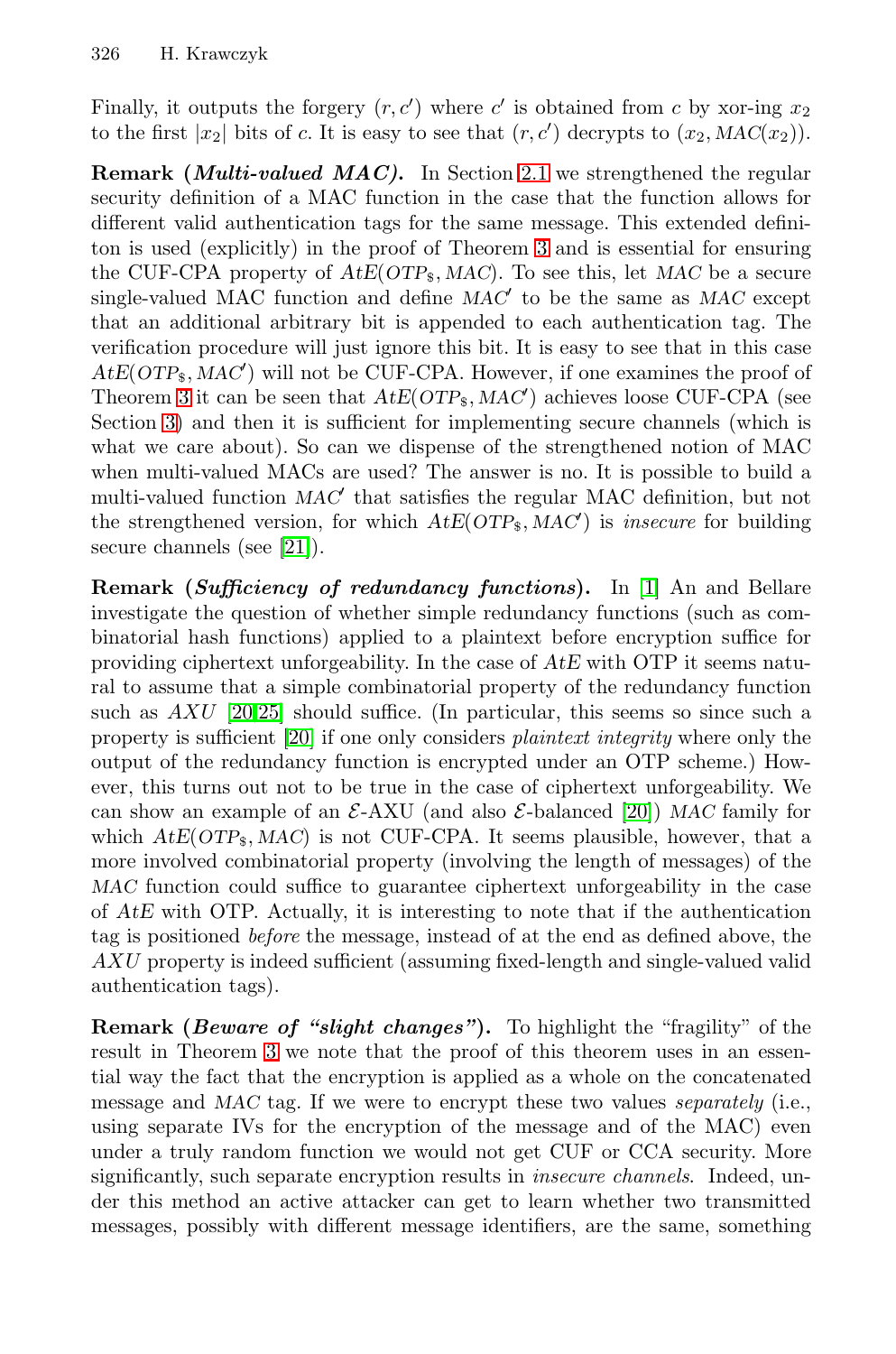<span id="page-17-0"></span>clearly unwanted in a secure protocol. (This weakness allows for actual attacks on practical applications, in particular several forms of "dictionary attacks" $5$ )

In addition, this observation shows another weakness of the encrypt-andauthenticate method (Section [4.3\)](#page-13-0) since it exhibits the insecurity of this method even under the use of a standard stream cipher for encryption and even when the MAC tag is encrypted.

#### **5.3** AtE **with CBC**

**The CBC scheme.** Let  $\ell$  be a positive integer and F be a family of permutations over  $\{0,1\}^{\ell}$ . We define the encryption scheme  $CBC(F)$  to work on messages of length a multiple of  $\ell$ . A key in the encryption scheme is a description of a member f of the family F. The CBC encryption under f of plaintext x is performed by partitioning x into blocks  $x[1], \ldots, x[p]$  of length  $\ell$  each, then choosing  $r \in_R \{0,1\}^{\ell}$  (called the IV) and computing the ciphertext  $c = c[0], c[1], \ldots, c[p]$ as  $c[0] = r, c[i] = f(c[i-1] \oplus x[i]), i = 1, \ldots, p$ . Decryption works in the obvious inverse way. If F is the set of all permutations over  $\{0,1\}^{\ell}$  and f is chosen at random from  $F$  then we denote the scheme by  $CBC<sub>s</sub>$ . A formal and exact-security treatment of this mode of encryption can be found in [\[2\]](#page-19-0) who in particular prove it to be IND-CPA also in the case where  $F$  is a pseudorandom family (in this case the security depends on the "indistinguishability distance" between the pseudorandom family and a truly random function).

**The**  $AtE(CBC<sub>s</sub>, MAC)$  **composition.** Let MAC be a MAC family with  $\ell$ -bit outputs, and  $k$  a key to a member of that family. Let  $f$  be a random permutation over  $\{0,1\}^{\ell}$ . The AtE(CBC<sub>\$</sub>, MAC) function with f and k acts as follows: (i) it receives as input a message x of length multiple of  $\ell$ , (ii) computes  $t = MAC_k(x)$ , (iii) appends t to x, (iv) outputs the CBC encryption under f of the concatenated message  $(x, t)$  (note that the resultant output is two blocks longer than x due to the added block  $t$  and the prepended IV  $r$ ).

The following theorem establishes the CUF-CPA security of  $AtE(CBC<sub>s</sub>)$ , MAC) as a function of the security  $\mathcal{E}_M(\cdot,\cdot,\cdot)$  of MAC.

**Theorem 4.** If MAC is a secure MAC family then  $\text{A}tE(\text{CBC}_s, \text{MAC})$  is CUF-CPA (and then by Theorem [2](#page-14-0) it implements secure channels). More precisely, any ciphertext forger  $\mathcal F$  against  $\mathrm{A} t \mathrm{E}(\mathrm{CBC}_\$,\mathrm{MAC})$  that runs time  $T$  has success probability  $\mathcal{E}_{U}$  of at most

$$
Q^2/2^{\ell} + 2q\mathcal{E}_M(0,0,T') + \mathcal{E}_M(1,p\ell,T') + 2\mathcal{E}_M(q^*,q^*p\ell,T')
$$

where q is the number of plaintexts queried by  $\mathcal{F}$ , p is an upper bound on the number of blocks in each of these queries,  $p^*$  is the length in blocks of the forgery  $y^*$  output by  $\mathcal{F}, q^* = \min\{q, p^*\}, Q$  is the total number of blocks in the responses to F's queries plus p<sup>\*</sup>, and  $T' = T + cQ$  for constant c.

For a proof of the Theorem see [\[21\]](#page-20-0).

<sup>&</sup>lt;sup>5</sup> One such example would be finding passwords sent in the telnet protocol even if the protocol is run over a secure channel protected as above; this is particularly facilitated by the fact that in this case individual password characters are transmitted separately, and thus a dictionary attack can be mounted on individual characters.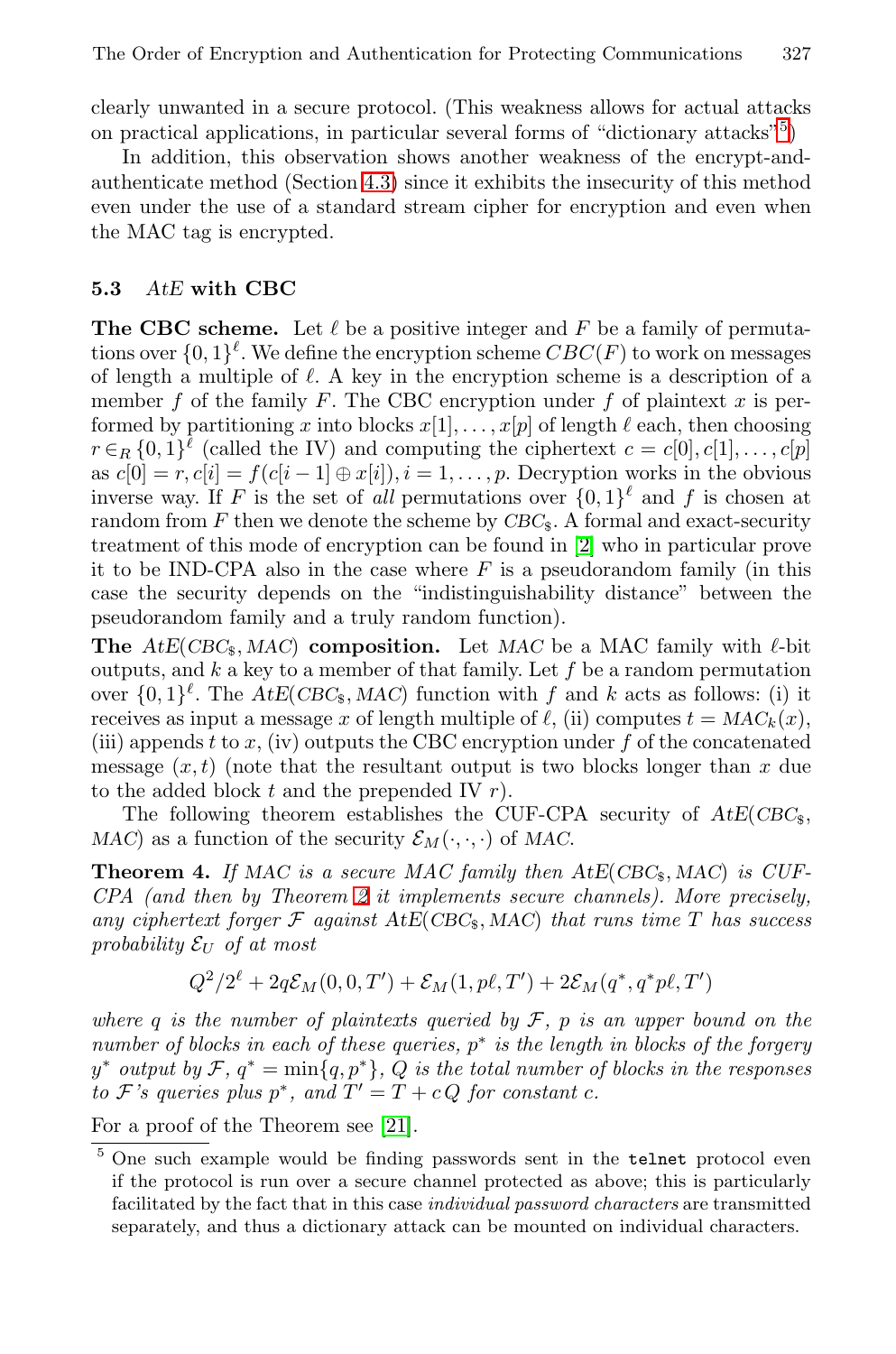Using standard techniques one can show that the theorem holds also for a CBC scheme realized via a family of pseudorandom permutations if we add to the above probability bound the distinguishability distance between the pseudorandom family and a truly random function. However, we note, that in this case the distinguisher not only gets access to an oracle that computes the function but also to an oracle that computes the inverse function (that is, we need to assume the family of permutations to be "super pseudorandom" [\[22\]](#page-20-0)).

**Remark (***Tightness: the necessity of the bound*  $\mathcal{E}_M(q^*)$ ). The most "expensive" term in MAC security in the expression of the theorem is the value  $\mathcal{E}_M(q^*)$  since other terms only require protection against one-query or zeroquery. Since an attacker  $\mathcal F$  does not get to see any of the MAC values one could wonder why such a strong security from the MAC is required. We show here that, in contrast to the  $AtE(OTP<sub>s</sub>, MAC)$  case, this requirement is unavoidable. Specifically, we present for any  $i = 0, 1, 2, \ldots$ , an example of a MAC function MAC that is secure against i queries but yields an insecure  $AtE(CBC_8, MAC)$ scheme with  $q = i + 1$  (and  $p^* = 2i + 4$ ). We describe the example for  $i = 1$ , the extension to other values is straightforward.

Let  ${g_k}_k$  be a family of pseudorandom functions from  $({0, 1}\ell)^*$  to  ${0, 1}\ell^{22}$ . Define a MAC family  $MAC'$  on the same domain as  ${g_k}_k$ , and with  $\ell$ -bit outputs as follows:  $MAC'_{(k_1,k_2)}(x) = (g_{k_1}(x), g_{k_2}(g_{k_1}(x)))$ . Define a second MAC family MAC that uses the same set of keys as MAC' and such that on key  $(k_1, k_2)$ :

- 1. if the input x contains two  $\ell$ -bit blocks  $b_i$  and  $b_j$ ,  $i < j$ , such that  $b_i \neq b_j$ and both have the property that applying  $g_{k_2}$  to the first half of the block yields the second half of the block then output  $b_i$  as the MAC value for x.
- 2. otherwise, output  $MAC'_{(k_1,k_2)}(x)$

It is easy to see that the so defined  $MAC$  has security of roughly  $2^{\ell/2}$  against single queries (but is totally insecure after two queries since the output of MAC provides the block format that makes the authentication tag "trivial"). We show that it yields a  $AtE(CBC<sub>s</sub>, MAC)$  scheme whose ciphertexts are forgeable after two queries even if the encryption permutation  $f$  is purely random. The ciphertext forger  $\mathcal F$  against  $AtE(CBC_{\$}, MAC)$  proceeds as follows:

- 1. Choose two arbitrary one-block long plaintexts  $x_1, x_2$  as the two queries.
- 2. Let the responses  $y_1, y_2$  be the triples:  $(r_1, c_1 = f(r_1 \oplus x_1), m_1 = f(c_1 \oplus x_2))$  $MAC(x_1))$  and  $(r_2, c_2 = f(r_2 \oplus x_2), m_2 = f(c_2 \oplus MAC(x_2))).$
- 3. Output forgery  $y^* = (c_1, m_1, c_2, m_2, c_1, m_1)$ .

A simple examination shows that  $y^*$  is a valid ciphertext.

One consequence of the above lower bound on the required security of MAC is that, somewhat surprisingly, the MAC function cannot be replaced by a simple combinatorial hash function, such as one enjoying AXU (see remark on "redundancy functions" in Section [5.2\)](#page-14-0). Indeed, had  $AXU$  been sufficient then one-query resistant MACs would suffice too (since one-query resistance implies  $AXU$ ). We note that a modified CBC-like mode for which  $AXU$  is sufficient is presented in [\[1\]](#page-19-0).

In contrast to the above lower bound, we do not know if the term  $q\mathcal{E}_M(0)$  in the bound of the theorem is necessary or not; we do not have so far an example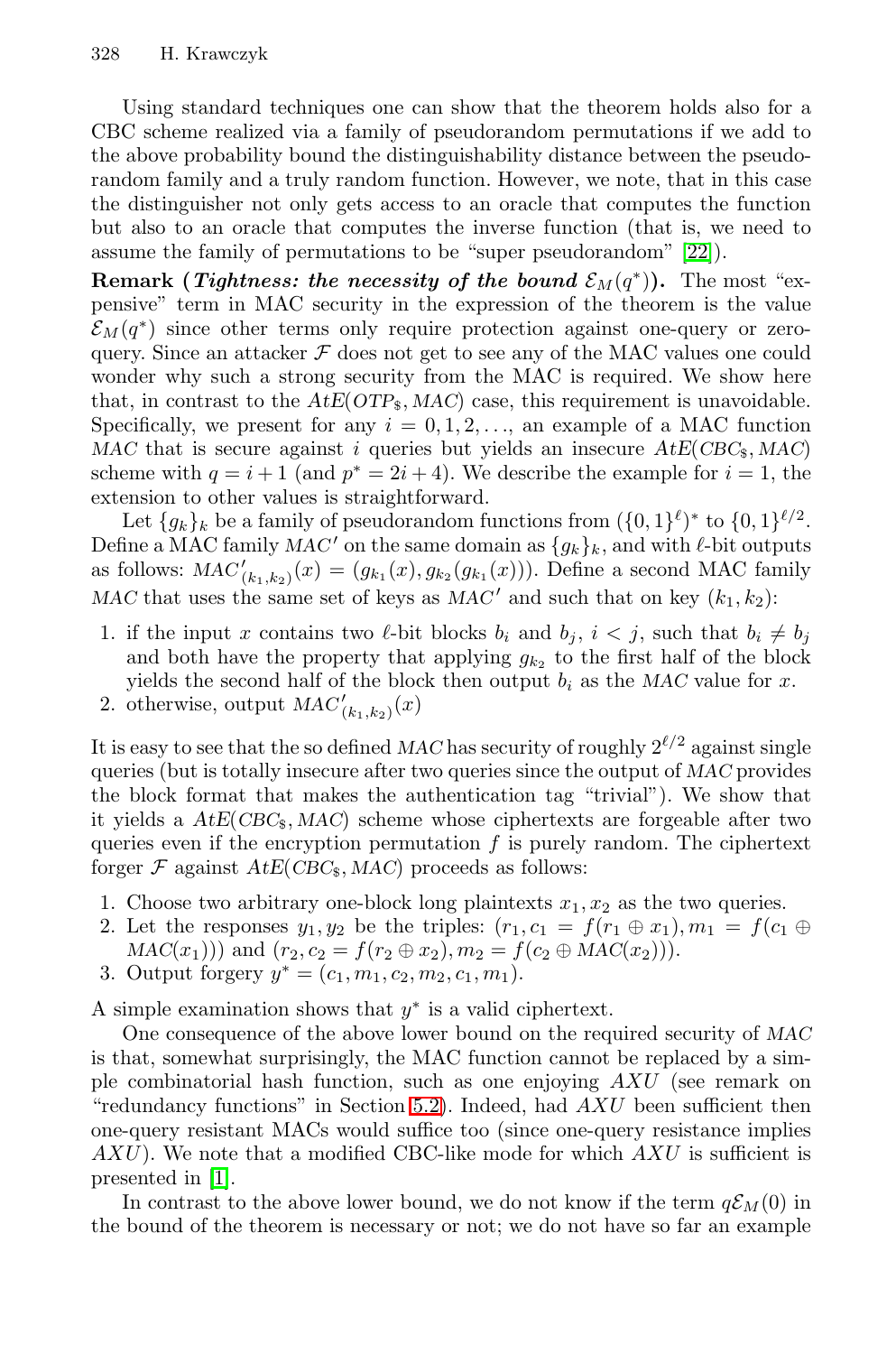<span id="page-19-0"></span>that shows this term to be unavoidable. Thus, it may well be the case that a more careful analysis could lower the factor  $q$  (actually, even with the current analysis it is possible to replace the factor q with  $q^*$  by a slightly more involved argument).

**Remark (***Non-adaptive security of MAC suffices***).** It is interesting to note that the requirement from the security of the MAC in Theorem [4](#page-17-0) is for *non*adaptive queries only. This can be seen by inspecting the proof of the theorem, where the MAC forger  $G$  that we build makes non-adaptive queries only.

**Remark (***Beware of "slight changes"***).** Similarly to the case of  $AtE(OTP<sub>s</sub>)$ , MAC) the proof of Theorem [4](#page-17-0) uses in an essential way the fact that the encryption is done as a whole on the concatenated message and MAC. It is easy to build a ciphertext forgery attack in case the encryption of the plaintext and of the MAC tag are done separately (i.e. with independently chosen IVs).

**Acknowledgment.** I would like to thank Yaron Scheffer for motivating conversations on this topic and for "forcing" me to find an explicit counter-example for the AtE method; Yaron also helped in simplifying a previous example. I also thank Mihir Bellare for interesting conversations and for highlighting some of the subtleties related to the subject of this paper, and to Ran Canetti and Jonathan Katz for valuable comments on earlier drafts of the paper.

This research is supported by an Irwin and Bethea Green & Detroit Chapter Career Development Chair, and by the Fund for the Promotion of Research at the Technion.

# **References**

- 1. J. An, M. Bellare, "Does encryption with redundancy provide authenticity?", Advances in Cryptology – EUROCRYPT 2001 Proceedings, Lecture Notes in Computer Science, Vol. 2045, Springer-Verlag, B. Pfitzmann, ed, 2001.
- 2. M. Bellare, A. Desai, E. Jokipii, and P. Rogaway, "A concrete security treatment of symmetric encryption: Analysis of the DES modes of operation", Proceedings of the 38th Symposium on Foundations of Computer Science, IEEE, 1997.
- 3. M. Bellare, A. Desai, D. Pointcheval, and P. Rogaway, "Relations Among Notions of Security for Public-Key Encryption Schemes", Advances in Cryptology - CRYPTO'98 Proceedings, Lecture Notes in Computer Science Vol. 1462, H. Krawczyk, ed., Springer-Verlag, 1998, pp. 26–45.
- 4. M. Bellare, J. Kilian and P. Rogaway, " The security of cipher block chaining", Advances in Cryptology – CRYPTO'94 Proceedings, Lecture Notes in Computer Science Vol. 839, Y. Desmedt, ed., Springer-Verlag, 1994. pp. 341-358.
- 5. M. Bellare and C. Namprempre, "Authenticated encryption: Relations among notions and analysis of the generic composition paradigm", Advances in Cryptology - ASIACRYPT'00 Proceedings, Lecture Notes in Computer Science Vol. 1976, T. Okamoto, ed., Springer-Verlag, 2000.
- 6. Black, J., Halevi, S., Krawczyk, H., Krovetz, T., and Rogaway, P., "UMAC: Fast and Secure Message Authentication", Advances in Cryptology – CRYPTO'99 Proceedings, Lecture Notes in Computer Science, Vol. 1666, Springer-Verlag, M. Wiener, ed, 1999, pp. 216–233.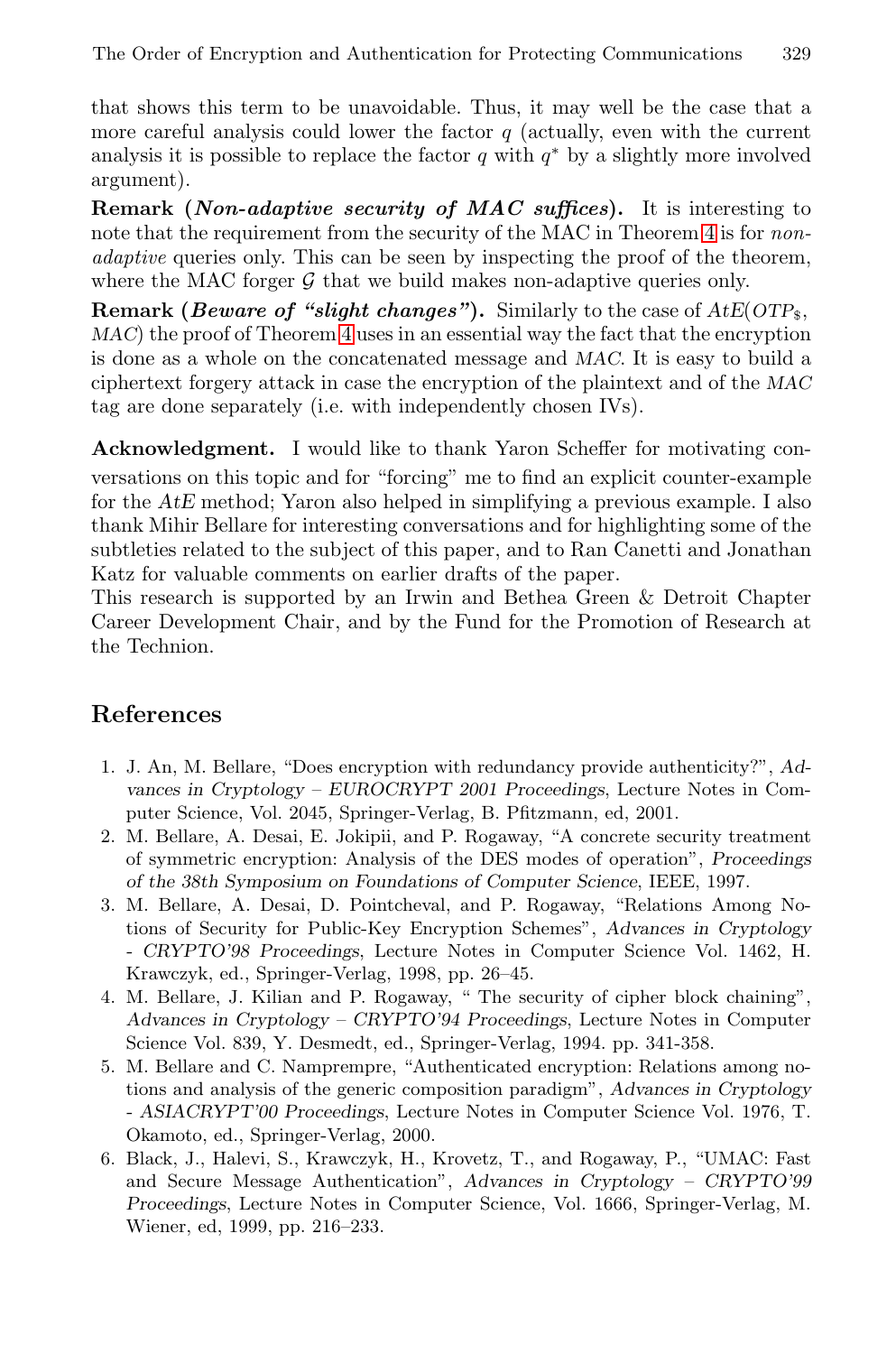- <span id="page-20-0"></span>7. Bleichenbacher, D., "Chosen Ciphertext Attacks against Protocols Based on RSA Encryption Standard PKCS #1", Advances in Cryptology - CRYPTO'98 Proceedings, Lecture Notes in Computer Science Vol. 1462, H. Krawczyk, ed., Springer-Verlag, 1998, pp. 1–12.
- 8. Canetti, R., and Krawczyk, H., "Analysis of Key-Exchange Protocols and Their Use for Building Secure Channels", Advances in Cryptology – EUROCRYPT 2001 Proceedings, Lecture Notes in Computer Science, Vol. 2045, Springer-Verlag, B. Pfitzmann, ed, 2001, pp. 453–474. Full version in: Cryptology ePrint Archive (http://eprint.iacr.org/), Report 2001/040.
- 9. T. Dierks and C. Allen, "The TLS Protocol Version 1", Request for Comments 2246, 1999.
- 10. D. Dolev, C. Dwork, and M. Naor. "Non-malleable cryptography". Proceedings of the 23rd Annual ACM Symposium on Theory of Computing, pages 542-552, 1991.
- 11. A. Frier, P. Karlton, and P. Kocher, "The SSL 3.0 Protocol", Netscape Communications Corp., Nov 18, 1996. http://home.netscape.com/eng/ssl3/ssl-toc.html
- 12. O. Goldreich, "Foundations of Cryptography (Fragments of a book)", Weizmann Inst. of Science, 1995. http://www.wisdom.weizmann.ac.il/ oded/frag.html
- 13. S. Goldwasser, and S. Micali. "Probabilistic Encryption", Journal of Computer and System Sciences, Vol. 28, 1984, pp. 270-299.
- 14. Halevi, S., and Krawczyk H., "Public-Key Cryptography and Password Protocols", ACM Transactions on Information and System Security, Vol. 2, No. 3, August 1999, pp. 230–268.
- 15. C. Jutla, "Encryption Modes with Almost Free Message Integrity", Advances in Cryptology – EUROCRYPT 2001 Proceedings, Lecture Notes in Computer Science, Vol. 2045, Springer-Verlag, B. Pfitzmann, ed, 2001.
- 16. J. Katz and M. Yung, "Unforgeable encryption and adaptively secure modes of operations", Fast Software Encryption'00, 2000.
- 17. J. Katz and M. Yung, "Complete characterization of security notions for probabilistic private-key encryption", Proceedings of the 32nd Annual ACM Symposium on Theory of Computing, 2000.
- 18. S. Kent and R. Atkinson, "Security Architecture for the Internet Protocol", Request for Comments 2401, Nov. 1998.
- 19. S. Kent and R. Atkinson, "IP Encapsulating Security Payload (ESP)", Request for Comments 2406, Nov. 1998.
- 20. H. Krawczyk, "LFSR-based Hashing and Authentication", Proceedings of CRYPTO '94, Lecture Notes in Computer Science, vol. 839, Y. Desmedt, ed., Springer-Verlag, 1994, pp. 129-139.
- 21. H. Krawczyk, "The order of encryption and authentication for protecting communications (Or: how secure is SSL?)". Full version: http://eprint.iacr.org/2001.
- 22. M. Luby and C. Rackoff, "How to construct pseudorandom permutations from pseudorandom functions", SIAM J. on Computing, Vol 17, Number 2, April 1988, pp. 373–386.
- 23. M. Naor and M. Yung, "Public key cryptosystems provably secure against chosen ciphertext attacks". Proceedings of the 22nd Annual ACM Symposium on Theory of Computing, 1990.
- 24. C. Rackoff and D. Simon, "Non-interactive zero-knowledge proof of knowledge and chosen ciphertext attack", Advances in Cryptology - CRYPTO'91 Proceedings, Lecture Notes in Computer Science Vol. 576, J. Feigenbaum ed, Springer-Verlag.
- 25. P. Rogaway. " Bucket Hashing and its application to Fast Message Authentication", Proceedings of CRYPTO '95, Lecture Notes in Computer Science, vol. 963, D. Coppersmith, ed., Springer-Verlag, 1995, pp. 15-25.